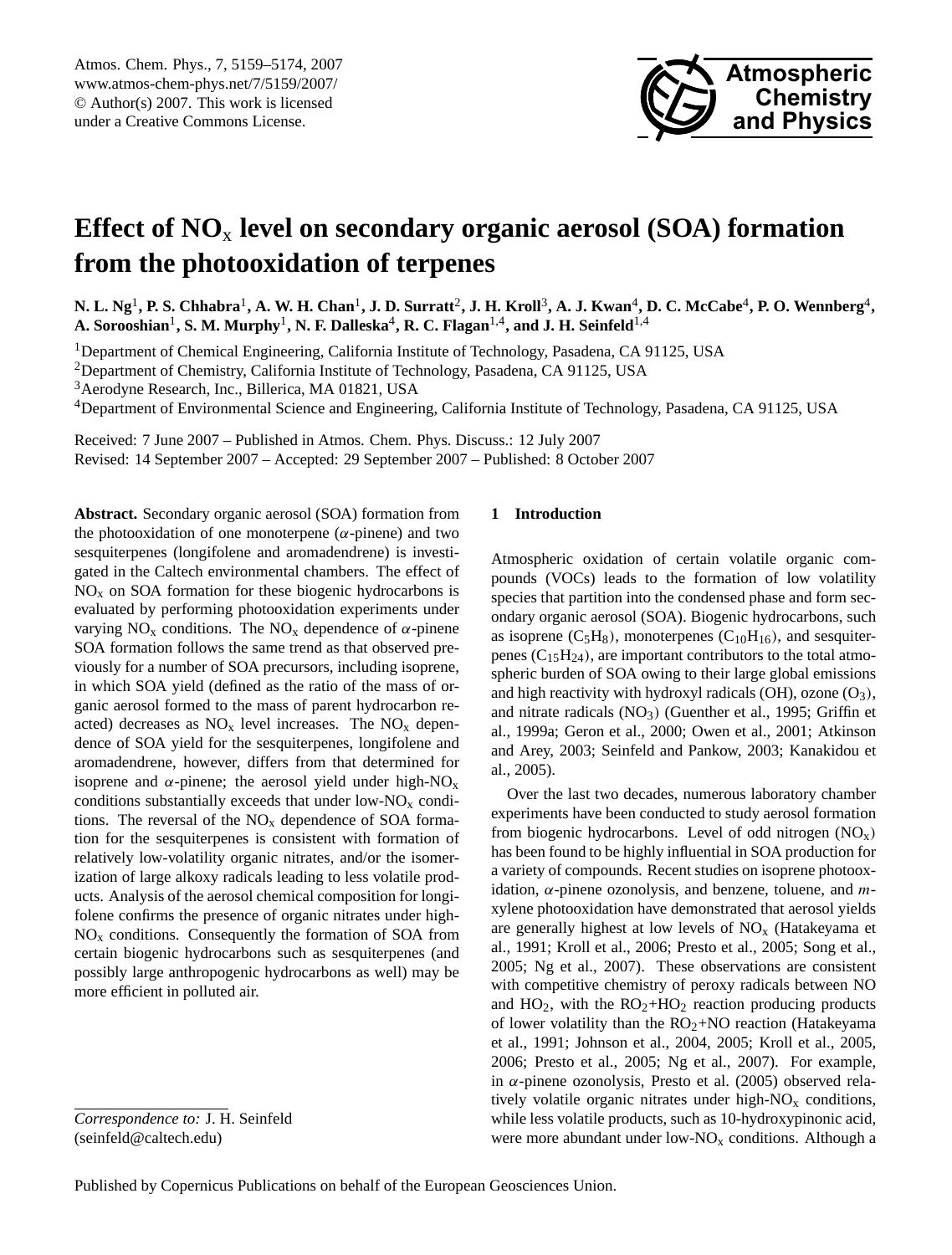decreasing SOA yield with increasing  $NO<sub>x</sub>$  level has been established for relatively small hydrocarbons (10 carbons or fewer), it is unknown whether larger molecules, such as sesquiterpenes, exhibit a similar  $NO<sub>x</sub>$  dependence of SOA yield.

In the present study, we focus on two sesquiterpenes, longifolene and aromadendrene, and compare the  $NO<sub>x</sub>$ dependence of their SOA formation with that of  $\alpha$ -pinene. Longifolene reacts very slowly with ozone (Atkinson and Arey, 2003), making it ideal for the study of OH photooxidation. Moreover, both longifolene and aromadendrene have only one double bond, thus one can infer more easily the general mechanisms of SOA formation than when multiple double bonds are present (Ng et al., 2006). Experiments are conducted under limiting  $NO<sub>x</sub>$  conditions (high- $NO<sub>x</sub>$  conditions in which HONO is used as the OH precursor, and low- $NO<sub>x</sub>$  conditions in which  $H<sub>2</sub>O<sub>2</sub>$  is used as the OH precursor), as well as with intermediate levels of  $NO<sub>x</sub>$ .

## **2 Experimental section**

Experiments are performed in Caltech's dual  $28 \text{ m}^3$  Teflon environmental chambers. Details of the facilities are given elsewhere (Cocker et al., 2001; Keywood et al., 2004). Before each experiment, the chambers are flushed continuously with dry purified air for ∼24 h. Each chamber has a dedicated Differential Mobility Analyzer (DMA, TSI model 3081) coupled with a condensation nucleus counter (TSI model 3760) for measuring aerosol size distribution, number concentration, and volume concentration. All aerosol growth data are corrected for wall loss, in which size-dependent coefficients determined from inert particle wall loss experiments are applied to the aerosol volume data (Keywood et al., 2004). Temperature, relative humidity  $(RH)$ ,  $O_3$ , NO, and  $NO_x$  are continuously monitored. The initial temperature of the chamber is ∼20◦C. Heating from the lights leads to a temperature increase of approximately 5 ◦C inside the chamber over the course of the experiment. The analytical instruments are located outside the chamber enclosure and are at the temperature of the surrounding room (∼20–22◦C). The air may cool slightly as it is sampled from the chamber into the instruments, and the measured aerosol likely corresponds to the gas-particle partitioning at the temperature of the surrounding room rather than the chamber enclosure. Such small temperature differences are unlikely to affect results significantly.

Seed particles are introduced into the chamber to act as substrates onto which the gas-phase semivolatile products may condense. Seed aerosols are generated from a 0.015 M aqueous ammonium sulfate solution with a constant-rate atomizer, producing initial particle number concentrations of  $\sim$ 25 000 particles cm<sup>-3</sup>, with a geometric mean diameter of ∼50 nm, and an initial aerosol seed volume of ∼10–  $15 \mu m^3$  cm<sup>-3</sup>. After introduction of the seed aerosol, a

known volume of the parent hydrocarbon is injected into a glass bulb, and then introduced into the chambers by an air stream. For experiments with  $\alpha$ -pinene and longifolene, the concentration (mixing ratio) of the parent hydrocarbon is monitored with a Hewlett Packard gas chromatograph (model 5890) with flame ionization detection (GC-FID). The concentration of longifolene in several experiments is also measured with a Proton Transfer Reaction Mass Spectrometer (PTR-MS), a custom-modified Varian 1200 system (see Appendix A). Owing to the difficulties in measuring aromadendrene with GC-FID, its concentration is measured solely with the PTR-MS. The PTR-MS is calibrated only for aromadendrene.

In the high- $NO<sub>x</sub>$  experiments nitrous acid (HONO) serves as the OH precursor. HONO is prepared by dropwise addition of 15 mL of 1% NaNO<sub>2</sub> into 30 mL of 10%  $H<sub>2</sub>SO<sub>4</sub>$  in a glass bulb. After injection of the seed aerosol and parent hydrocarbon, the bulb is then attached to the chamber and a stream of dry air is passed through the bulb, sending HONO into the chamber. NO and  $NO<sub>2</sub>$ , formed as side products in the preparation of HONO, are also introduced into the chamber, and are measured by a commercial  $NO<sub>x</sub>$  monitor (Horiba APNA-360, Irvine, CA). Additional NO from a 500 ppm gas cylinder (Scott Marrin, Inc.) is introduced into the chamber after the addition of HONO to achieve a target  $NO<sub>x</sub>$  level in the chamber of about 1 ppm (upper limit of the  $NO<sub>x</sub>$  monitor).

For low-NO<sub>x</sub> experiments,  $H_2O_2$  serves as the OH precursor. The background  $NO<sub>x</sub>$  level in the chamber during such experiments is  $\leq$ 2 ppb. H<sub>2</sub>O<sub>2</sub> is introduced into the chamber (prior to introduction of seed particles and parent hydrocarbon) by bubbling air through a 50%  $H_2O_2$  solution for 2.5 h at 5 L/min. The concentration of  $H_2O_2$  in the chamber is not measured; based on the rate of hydrocarbon decay and literature values of  $\sigma_{H2O2}$  and  $k_{H2O2}$ , we estimate [H<sub>2</sub>O<sub>2</sub>] to be  $\sim$ 3–5 ppm (Kroll et al., 2006). The air stream then passes through a particle filter to remove any droplets. Variable NO experiments are also carried out, in which a known concentration of NO is introduced into the chamber after the addition of  $H_2O_2$ . This allows for the study of SOA formation under intermediate  $NO<sub>x</sub>$  conditions. It is noted that for these intermediate  $NO<sub>x</sub>$  experiments, NO goes to zero during the experiment and so there is a switch from high- to low- $NO<sub>x</sub>$ conditions over the course of the experiment.

Once the seed, parent hydrocarbon, and  $NO<sub>x</sub>$  concentrations stabilize, reaction is initiated by irradiating the chamber with blacklights. Output from the lights is between 300 and 400 nm, with a maximum at 354 nm. Half of the available black lights are used in the experiments. At these wavelengths HONO efficiently photolyzes to OH and NO. By contrast,  $H_2O_2$  absorbs only weakly in this wavelength range, requiring the use of ppm mixing ratios of  $H_2O_2$  to achieve target levels of OH.

A comprehensive range of measurements are employed to study the chemical composition of the SOA formed.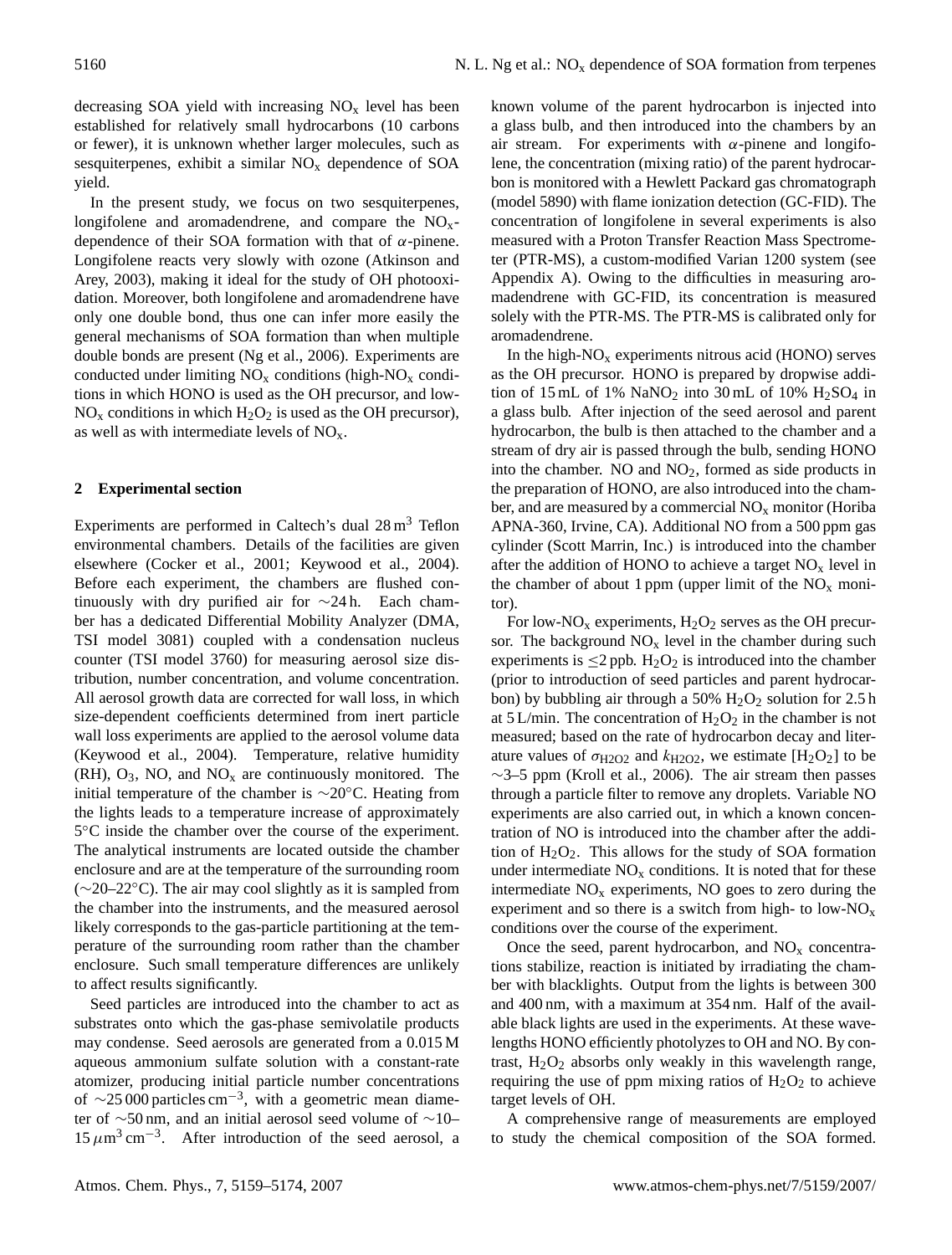| Parent Hydrocarbon | <b>Structure</b> | Formula (MW)        | $k_{OH}$ (cm <sup>3</sup> molec <sup>-1</sup> s <sup>-1</sup> ) |
|--------------------|------------------|---------------------|-----------------------------------------------------------------|
| $\alpha$ -pinene   |                  | $C_{10}H_{16}(136)$ | $5.3 \ge 10^{-11}$ a                                            |
| longifolene        |                  | $C_{15}H_{24}(204)$ | $4.8 \ge 10^{-11}$ a                                            |
| aromadendrene      |                  | $C_{15}H_{24}(204)$ | $1.5$ x $10^{\text{-}10\,\text{b}}$                             |

 $a<sup>a</sup>$  Rate constants were obtained from Atkinson et al. (2003).

<sup>a</sup> Rate constants were obtained from Atkinson et al. (2003).<br><sup>b</sup> Rate constant was estimated from the rate of aromadendrene decay (experiment 1 in Table 4), assuming an OH concentration of  $3 \times 10^6$  molecule cm<sup>-3</sup> and  $3\times 10^6$  molecule cm<sup>-3</sup> and that aromadendrene reacts with OH only.

 $\mu$ m pore size, Teflo membrane) starting at the point when 2005; Alfarra Expt. total chamber air sampled. Teflon filter extraction prototer sampling time is 2–4 h, which results in ∼1.5–6 m<sup>3</sup> of  $\frac{1}{2}$  cols in HPLC-grade methanol have been described previ-<br> $\frac{3}{2}$  Aerosol yields ously (Surratt et al., 2006). The resultant filter extracts are then analyzed by high performance liquid chromatog-  $3.1 \alpha$ -pinene photooxidation  $\frac{1}{4}$  Honorand 475  $\frac{1}{4}$  and  $\frac{1}{4}$ .  $\frac{1}{4}$ . raphy/electrospray ionization-quadrupole mass spectrometry<br>The state of the state of the state of the state of the state of the state of the state of the state of the state of the state of the state of the state of the sta a Stated uncertainties (1σ) include scatter in GC measurements and spectrometry (ESI-ITMS); details of the protocols are described elsewhere (Surratt et al., 2006). Filter extracts are also analyzed by a Waters ACQUITY ultra performance liq- pinene decay. uid chromatography (UPLC) system, coupled with a Waters LCT Premier time-of-flight (TOF) mass spectrometer (MS) NO concentration Real-time particle mass spectra are obtained with an Aerodyne quadrupole Aerosol Mass Spectrometer (Q-AMS) (Jayne et al., 2000). A particle-into-liquid sampler (PILS, Brechtel Manufacturing, Inc.) coupled with ion chromatography is employed for quantitative measurements of watersoluble ions in the aerosol phase (Sorooshian et al., 2006). For offline chemical analysis, aerosol samples are collected on Teflon filters (PALL Life Sciences, 47-mm diameter, 1.0 aerosol volume reaches its maximum value. Depending on the total chamber volume concentration of aerosol, the fil-(HPLC/ESI-MS) and electrospray ionization-ion trap mass equipped with an electrospray ionization (ESI) source (see Appendix B), allowing for exact mass and tandem MS measurements.

The parent hydrocarbons studied and their stated purities are as follows:  $\alpha$ -pinene (Aldrich, 99+%), longifolene (Aldrich, >99%), and aromadendrene (Aldrich, >97%). Table 1 lists the structures of the parent hydrocarbons and the rate constants of the compounds for reaction with OH radicals  $(k<sub>OH</sub>)$ . Experimental conditions and results for each of the parent hydrocarbons studied are given in Tables 2, 3, and 4. In calculating SOA yield, knowledge of the SOA density is required. By comparing volume distributions from the DMA and mass distributions from the Q-AMS, effective densities for the SOA formed can be estimated (Bahreini et al., 2005; Alfarra et al., 2006). The estimated densities of the SOA formed from different parent hydrocarbons are given in Table 5.

#### **3 Aerosol yields**

#### 3.1  $\alpha$ -pinene photooxidation

Under high- $NO<sub>x</sub>$  conditions, the efficient photolysis of HONO generates relatively high concentrations of OH  $(\sim 2 \times 10^7 \text{ molecules cm}^{-3} \text{ initially})$ , leading to rapid  $\alpha$ pinene decay. Aerosol growth occurs essentially immediately, even when [NO] is high (100's of ppb). With the high NO concentration throughout the entire experiment, formation of ozone and  $NO<sub>3</sub>$  is suppressed.

Under low- $NO<sub>x</sub>$  conditions, aerosol growth is also observed immediately after initiation of irradiation. The  $\alpha$ -pinene decays at a slower rate than under high-NO<sub>x</sub> conditions, owing to the relatively slow production of OH radicals by  $H_2O_2$  photolysis. Ozone formation is observed at an increasing concentration over time (∼30 ppb at the peak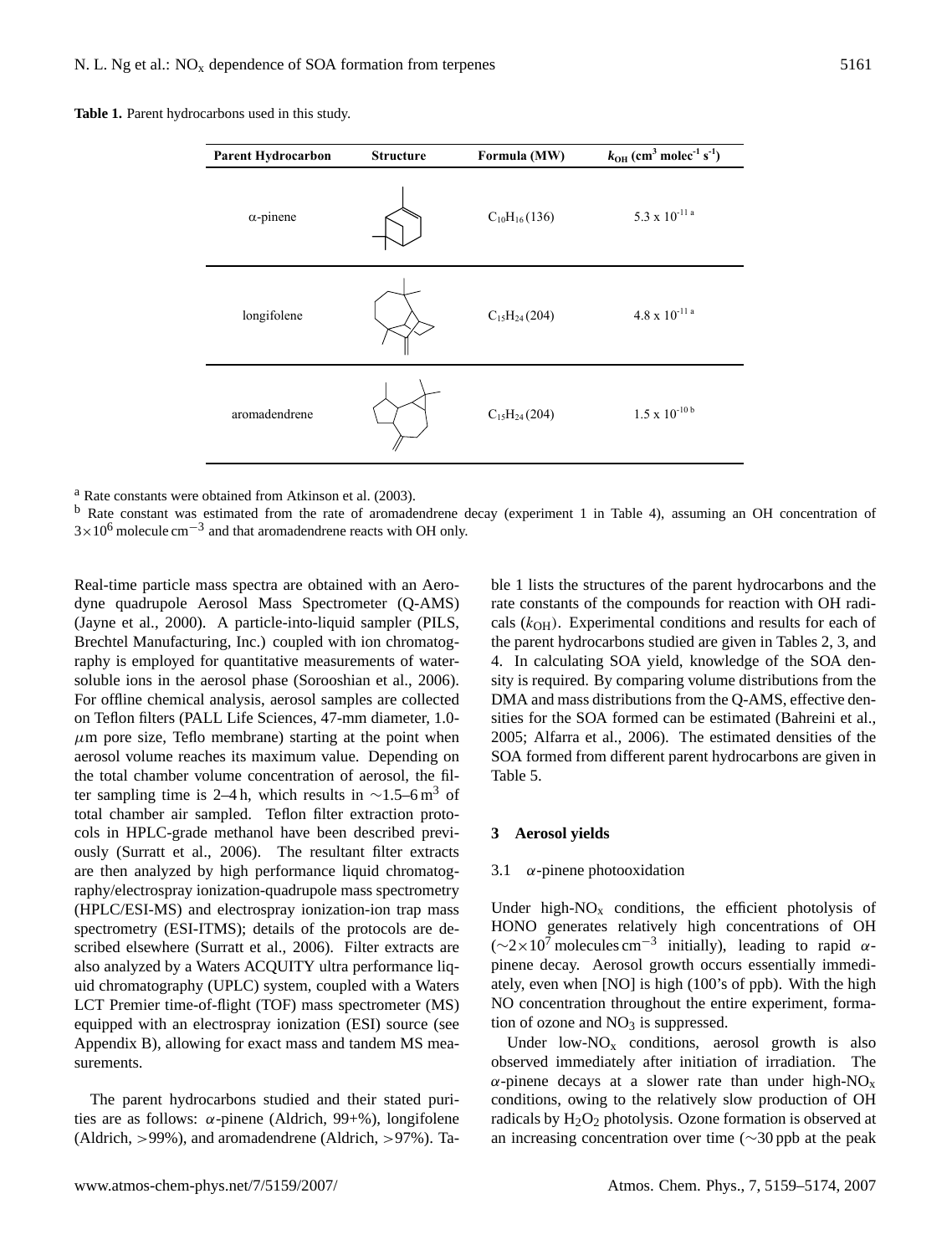| Expt. | $NOx$ Condition                       | NO       | NO <sub>2</sub> | T                 | RH                | $\Delta$ HC                                        | $\Delta M_{\Omega}$                                 | SOA Yield                                          |
|-------|---------------------------------------|----------|-----------------|-------------------|-------------------|----------------------------------------------------|-----------------------------------------------------|----------------------------------------------------|
| No.   |                                       | (ppb)    | (ppb)           | (K)               | $(\%)$            | $(ppb)^a$                                          | $(\mu g/m^3)^b$                                     | $(\%)^c$                                           |
| 2     | $H_2O_2$<br>$H_2O_2$<br>$H_2O_2 + NO$ | 0<br>198 | 0<br>0          | 298<br>298<br>296 | 5.3<br>6.2<br>6.4 | $13.8 \pm 0.2$<br>$47.5 \pm 0.8$<br>$13.1 \pm 0.2$ | $29.3 \pm 2.4$<br>$121.3 \pm 9.4$<br>$15.6 \pm 1.4$ | $37.9 \pm 3.2$<br>$45.8 \pm 3.6$<br>$21.2 \pm 2.0$ |
| 4     | <b>HONO</b>                           | 475      | 463             | 299               | 3.3               | $12.6 \pm 0.2$                                     | $4.5 \pm 0.9$                                       | $6.6 \pm 1.4$                                      |
|       | <b>HONO</b>                           | 390      | 578             | 298               | 3.7               | $46.6 \pm 0.8$                                     | $40.8 \pm 3.8$                                      | $15.8 \pm 1.5$                                     |

**Table 2.** Initial conditions and results for  $\alpha$ -pinene experiments.

<sup>a</sup> Stated uncertainties ( $1\sigma$ ) include scatter in GC measurements and GC calibration errors.

b Stated uncertainties ( $1\sigma$ ) are from scatter in particle volume measurements.

<sup>c</sup> Stated uncertainties are propagated from errors in  $\triangle$ HC and  $\triangle$ M<sub>0</sub>.

**Table 3.** Initial conditions and results for longifolene experiments.

| Expt.<br>No. | $NOx$ Condition | N <sub>O</sub><br>(ppb) | NO <sub>2</sub><br>(ppb) | T<br>(K) | <b>RH</b><br>(% ) | $\triangle$ HC<br>$(ppb)$ <sup>b</sup> | $\Delta M_{\Omega}$<br>$(\mu$ g/m <sup>3</sup> ) <sup>c</sup> | SOA Yield<br>$(%)^d$ |
|--------------|-----------------|-------------------------|--------------------------|----------|-------------------|----------------------------------------|---------------------------------------------------------------|----------------------|
| л.           | $H_2O_2$        | $\theta$                | $\theta$                 | 298      | 5.8               | $4.5 \pm 0.2$                          | $28.5 \pm 2.4$                                                | $75.7 \pm 7.0$       |
| 2            | $H_2O_2$        | $\overline{0}$          | 2                        | 297      | 6.0               | $8.4 \pm 0.4$                          | $52.5 \pm 4.2$                                                | $74.4 \pm 6.7$       |
| 3            | $H_2O_2$        | $\Omega$                | 2                        | 297      | 6.3               | $19.4 \pm 0.8$                         | $117.1 \pm 9.3$                                               | $72.1 \pm 6.5$       |
| 4            | $H_2O_2$        | $\Omega$                | $\overline{c}$           | 299      | 5.7               | $24.8 \pm 1.1$                         | $148.4 \pm 11.6$                                              | $71.8 \pm 6.4$       |
| 5            | $H_2O_2+NO$     | 70                      | 31 <sup>a</sup>          | 297      | 6.2               | $3.8 \pm 0.2$                          | $35.8 \pm 2.9$                                                | $111.7 \pm 10.2$     |
| 6            | $H_2O_2+NO$     | 209                     | 26 <sup>a</sup>          | 297      | 8.0               | $4.7 \pm 0.2$                          | $43.4 \pm 3.5$                                                | $110.2 \pm 10.0$     |
|              | $H_2O_2+NO$     | 316                     | $\Omega$                 | 298      | 6.4               | $4.1 \pm 0.2$                          | $43.4 \pm 3.5$                                                | $127.2 \pm 1.5$      |
| 8            | $H_2O_2+NO$     | 394                     | $\Omega$                 | 297      | 6.1               | $4.8 \pm 0.2$                          | $50.0 \pm 4.1$                                                | $124.9 \pm 11.5$     |
| 9            | $H_2O_2+NO$     | 564                     | $\Omega$                 | 297      | 6.2               | $3.9 \pm 0.2$                          | $51.6 \pm 4.1$                                                | $157.0 \pm 14.1$     |
| 10           | <b>HONO</b>     | 428                     | 550                      | 298      | 3.7               | $9.7 \pm 0.4$                          | $68.3 \pm 5.1$                                                | $84.0 \pm 7.1$       |
| 11           | <b>HONO</b>     | 469                     | 502                      | 298      | 3.7               | $19.6 \pm 0.9$                         | $141.9 \pm 10.3$                                              | $86.8 \pm 7.3$       |
| 12           | <b>HONO</b>     | 394                     | 577                      | 299      | 3.2               | $26.6 \pm 1.2$                         | $213.6 \pm 15.3$                                              | $96.3 \pm 8.0$       |

 $^{a}$  NO<sub>2</sub> formed due to NO reacting with residual ozone in the chamber.

b Stated uncertainties ( $1\sigma$ ) include scatter in GC measurements and GC calibration errors.

<sup>c</sup> Stated uncertainties ( $1\sigma$ ) are from scatter in particle volume measurements.

<sup>d</sup> Stated uncertainties are propagated from errors in  $\triangle$ HC and  $\triangle$ M<sub>0</sub>.

of aerosol growth), possibly from residual material released from the chamber walls. Based on the reaction rate constants of  $\alpha$ -pinene+O<sub>3</sub> ( $k_{\text{ozone}} = 8.4 \times 10^{-17} \text{ cm}^3 \text{ molecule}^{-1} \text{ s}^{-1}$ , Atkinson et al., 2003) and  $\alpha$ -pinene+OH  $(k_{\text{OH}}=5.3\times10^{-11} \text{ cm}^3 \text{ molecule}^{-1} \text{ s}^{-1}$ , Atkinson et al., 2003), and an inferred OH concentration of  $3\times10^6$  molecules cm<sup>-3</sup> (estimated from longifolene low- $NO<sub>x</sub>$  experiments, see Sect. 3.2), it is estimated that an ozone source of ∼0.1 ppb/min would be required to produce the observed  $\alpha$ -pinene decay. It is estimated that only about 35% of the  $\alpha$ -pinene reacts by ozonolysis at the point of maximum growth. Therefore, while  $\alpha$ -pinene ozonolysis accounts for some of the SOA yield under low- $NO<sub>x</sub>$  conditions, it is unlikely that the observed yield differences between high- and low- $NO<sub>x</sub>$  conditions (described below) arise solely from the presence of ozone.

Figure 1 shows the time-dependent growth curves (organic aerosol generated, denoted as  $\Delta M_0$ , as a function of hydrocarbon reacted,  $ΔHC$ ) for α-pinene under different NO<sub>x</sub> conditions. The curves are referred to as "time-dependent growth curves" as each curve represents aerosol growth data for a single experiment over the course of the experiment (Ng et al., 2006). As hydrocarbon measurements are made with a lower frequency than those of particle volume, the  $\alpha$ pinene concentrations shown are obtained by fitting the GC measurements to an exponential decay. In all cases, the initial mixing ratio of  $\alpha$ -pinene is about 15 ppb, all of which is consumed by the end of the experiment. It is clear that the aerosol growth under low-NO<sub>x</sub>  $(H_2O_2)$  conditions substantially exceeds that under high- $NO<sub>x</sub>$  (HONO) conditions, while the intermediate  $NO<sub>x</sub>$  ("H<sub>2</sub>O<sub>2</sub>+NO") experiment exhibits an aerosol yield between those of the two extremes. The time-dependent growth curve of the intermediate  $NO<sub>x</sub>$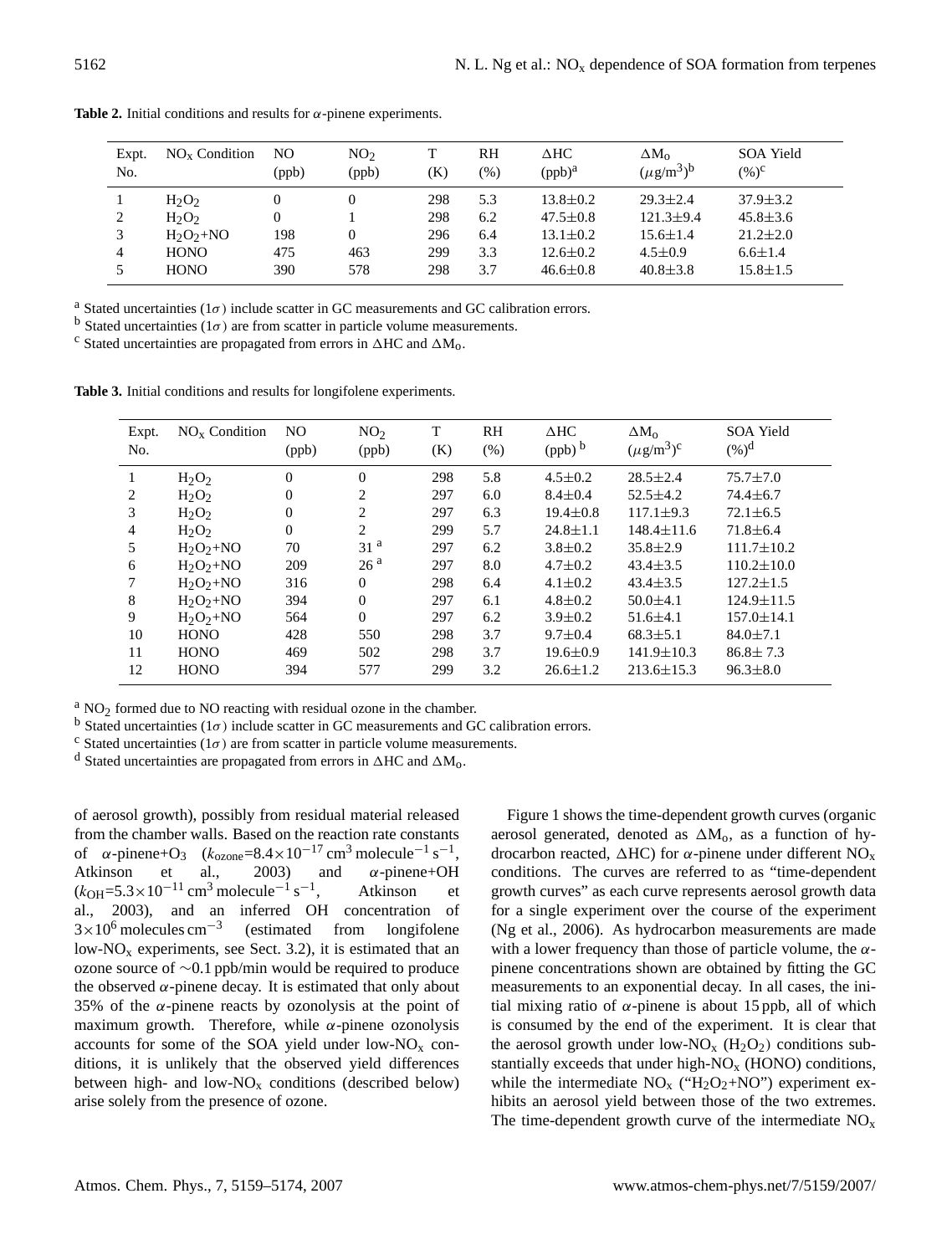| Expt.<br>No. | $NOx$ Condition | NO<br>(ppb) | NO <sub>2</sub><br>(ppb) | (K) | RH<br>(%) | $\Delta$ HC<br>$(ppb)^a$ | $\Delta M_{o}$<br>$(\mu$ g/m <sup>3</sup> ) <sup>b</sup> | SOA Yield<br>(%) |
|--------------|-----------------|-------------|--------------------------|-----|-----------|--------------------------|----------------------------------------------------------|------------------|
|              | $H_2O_2$        |             |                          | 299 | 5.5       | $5.7 \pm 1.2$            | $19.7 \pm 2.0$                                           | $41.7 \pm 10$    |
|              | $H_2O_2+NO$     | 120         |                          | 298 | 9.3       | $5.3 \pm 1.2$            | $23.1 \pm 2.2$                                           | $52.0 \pm 12.4$  |
|              | $H_2O_2 + NO$   | 195         |                          | 298 | 7.7       | $6.0 \pm 1.4$            | $29.3 \pm 2.6$                                           | $58.8 \pm 14.4$  |
| 4            | $H_2O_2 + NO$   | 517         |                          | 299 | 7.4       | $3.2 \pm 0.7$            | $22.6 \pm 2.2$                                           | $84.7 \pm 20.0$  |

**Table 4.** Initial conditions and results for aromadendrene experiments.

<sup>a</sup> Stated uncertainties ( $1\sigma$ ) include scatter in PTR-MS measurements and PTR-MS calibration errors.

<sup>b</sup> Stated uncertainties are derived from scatter in particle volume measurements.

**Table 5.** Estimated effective SOA densities.

| Parent Hydrocarbon | $NOx$ Condition    | Effective Density $(g \text{ cm}^{-3})^{\text{a}}$ |
|--------------------|--------------------|----------------------------------------------------|
| $\alpha$ -pinene   | $Low-NOx$          | $1.32 \pm 0.10$                                    |
| $\alpha$ -pinene   | Intermediate $NOx$ | $1.32 \pm 0.10$                                    |
| $\alpha$ -pinene   | $High-NOx$         | $1.33 \pm 0.10$                                    |
| longifolene        | $Low-NOx$          | $1.29 \pm 0.10$                                    |
| longifolene        | Intermediate $NOx$ | $1.30 \pm 0.10$                                    |
| longifolene        | $High-NOx$         | $1.40 \pm 0.10$                                    |
| aromadendrene      | $Low-NOx$          | $1.20 \pm 0.10$                                    |
| aromadendrene      | Intermediate $NOx$ | $1.35 \pm 0.10$                                    |

<sup>a</sup> Stated uncertainties ( $1\sigma$ ) are from repeated measurement of ammonium sulfate seed densities.

experiment exhibits a vertical section at the end, indicating that further reactions are contributing to aerosol growth after  $\alpha$ -pinene is consumed. We return to this observation in Sect. 5.2.2.

# 3.2 Longifolene photooxidation

For longifolene, a series of high- $NO<sub>x</sub>$  (HONO) experiments and low-NO<sub>x</sub> ( $H_2O_2$ ) experiments with varying initial hydrocarbon concentrations are carried out. The time-dependent growth curves for 3 high- $NO<sub>x</sub>$  and 3 low- $NO<sub>x</sub>$  experiments, with initial longifolene mixing ratios ranging from ∼10 to 30 ppb, are shown in Fig. 2. In contrast to  $\alpha$ -pinene photooxidation, longifolene aerosol yields under high- $NO<sub>x</sub>$  conditions exceed those under low- $NO<sub>x</sub>$  conditions. Under high- $NO<sub>x</sub>$ conditions, the maximum SOA yield is about ∼100–130% and is reached in ∼10 min after initiation of the experiments, with the yield decreasing after that point. It is noted that SOA yield is defined on a mass basis so oxidation (addition of O or N atoms) can lead to yields larger than 100%. Under low- $NO<sub>x</sub>$  conditions, SOA yield continues to increase over the course of the experiment, reaching a maximum when all the longifolene is consumed. The final SOA yields of each longifolene low- $NO<sub>x</sub>$  experiment lie on a straight line that passes through the origin, indicating that under low- $NO<sub>x</sub>$  conditions SOA yield is constant ( $\sim$ 75%) under the range of  $\Delta M_0$  studied. It is possible that under lower SOA loadings the yields



**Fig. 1.** Time-dependent growth curves for  $\alpha$ -pinene photooxidation under different  $NO<sub>x</sub>$  conditions (Experiments 1, 3 and 4 in Table 2).

may decrease as some of the products partition back into the gas phase. Based on the observed longifolene decay and  $k_{OH}$ for longifolene, the chamber OH concentration under low-NO<sub>x</sub> conditions is estimated to be  $\sim$ 3×10<sup>6</sup> molecules cm<sup>-3</sup>.

The effect of  $NO<sub>x</sub>$  on longifolene aerosol formation is further illustrated by the time-dependent growth curves in Fig. 3. In both experiments  $H_2O_2$  is used as the OH precursor and the initial longifolene mixing ratio is 4–5 ppb; in one experiment no extra NO is added, while in the other experiment about 300 ppb of NO is introduced into the chamber after the addition of  $H_2O_2$ . Aerosol growth in the presence of ∼300 ppb NO is substantially higher. A series of experiments with the same initial longifolene concentration but different initial NO concentrations (∼100–600 ppb) are also carried out. Figure 4 shows the final aerosol yield as a function of the initial  $NO<sub>x</sub>$  concentration. The amount of aerosol formed is highly dependent on the level of  $NO<sub>x</sub>$  present initially; with ∼600 ppb NO, the ultimate aerosol yield is twice that at low- $NO<sub>x</sub>$  conditions.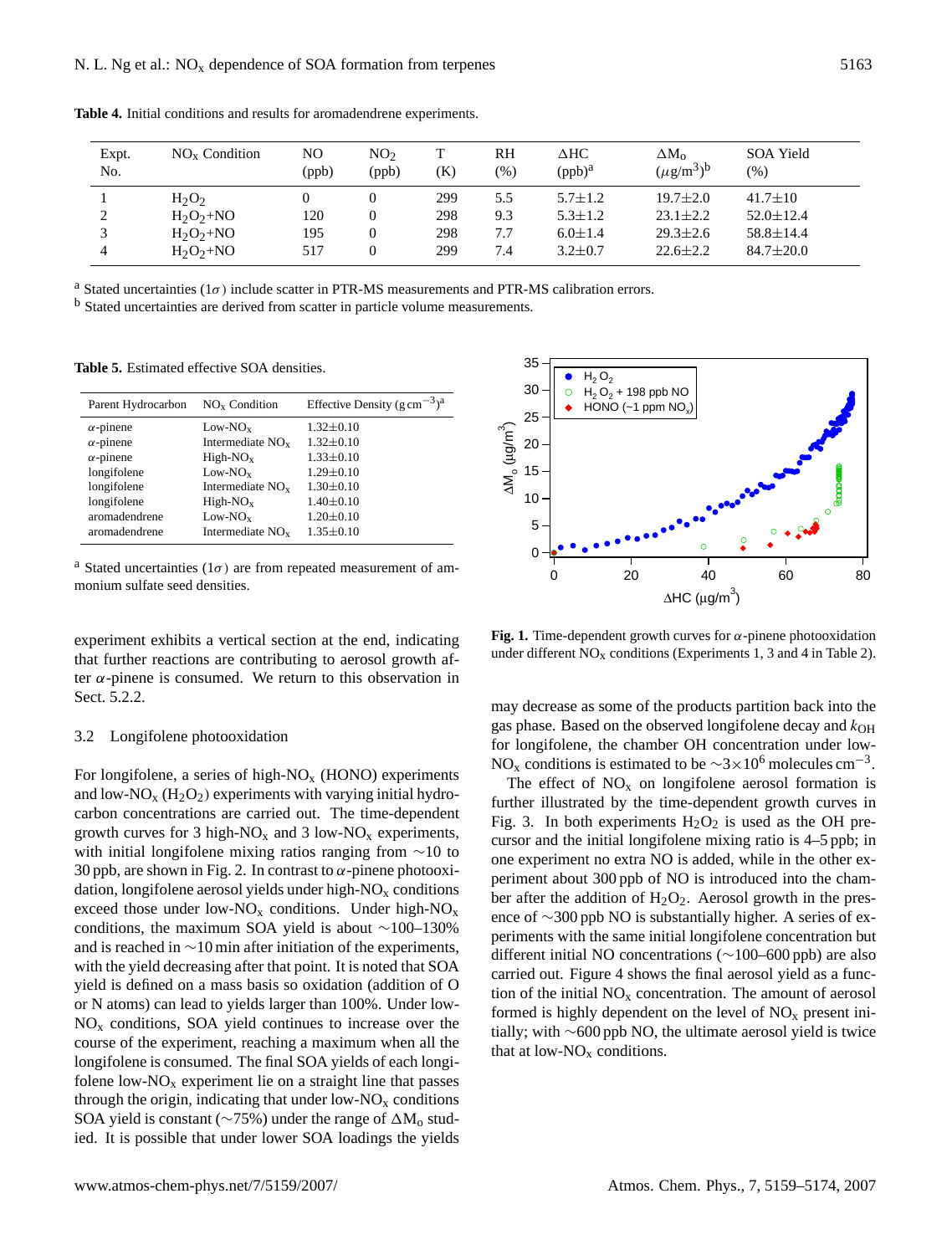

**Fig. 2.** Time-dependent growth curves for longifolene photooxidation under high- and low-NO<sub>x</sub> conditions (Experiments 2, 3, 4, 10, 11, and 12 in Table 3). The mixing ratios in the legend refer to the amount of longifolene reacted in each experiment. The final SOA yields of each low- $NO<sub>x</sub>$  experiment lie on a straight line that passes through the origin, indicating that under low- $NO<sub>x</sub>$  conditions SOA yield is constant, at ∼75%.



**Fig. 3.** Time-dependent growth curves for longifolene photooxidation with  $H_2O_2$  as the OH precursor. Aerosol growth in the presence of ∼300 ppb NO (Experiment 7 in Table 3) significantly exceeds that without NO (Experiment 1 in Table 3).

# 3.3 Aromadendrene photooxidation

Figure 5 shows the final aerosol yield as a function of initial  $NO<sub>x</sub>$  concentration for aromadendrene photooxidation. The OH precursor used in these experiments is  $H_2O_2$  and the initial aromadendrene mixing ratio is ∼5 ppb. It is clear that aromadendrene aerosol yield also increases with  $NO<sub>x</sub>$ concentration; as with longifolene, with ∼500 ppb NO, the aerosol yield is approximately double that at low- $NO<sub>x</sub>$  conditions.



**Fig. 4.** SOA growth as a function of initial  $NO<sub>x</sub>$  concentration, for a fixed longifolene concentration (4–5 ppb). Results shown are from Table 3.



**Fig. 5.** SOA growth as a function of initial  $NO<sub>x</sub>$  concentration, at a fixed initial aromadendrene concentration (∼5 ppb). Results shown are given in Table 4.

#### **4 Chemical composition of SOA**

In this section, the measurements of the chemical composition of  $\alpha$ -pinene and longifolene SOA are presented. The aromadendrene experiments are performed mainly to verify the observed  $NO<sub>x</sub>$  dependence for longifolene, in which SOA yield is higher under high- $NO<sub>x</sub>$  conditions, and so detailed analysis of the chemical composition of aromadendrene SOA is not pursued.

# 4.1 Aerosol Mass Spectrometer (Q-AMS) measurements

Figures 6 and 7 show the AMS high-NO<sub>x</sub> versus low-NO<sub>x</sub> spectrum signal for  $\alpha$ -pinene and longifolene photooxidation, respectively. Each mass fragment is normalized by the total signal. For both hydrocarbons, SOA at high  $NO<sub>x</sub>$ conditions exhibit relatively strong signals at  $m/z$  30 and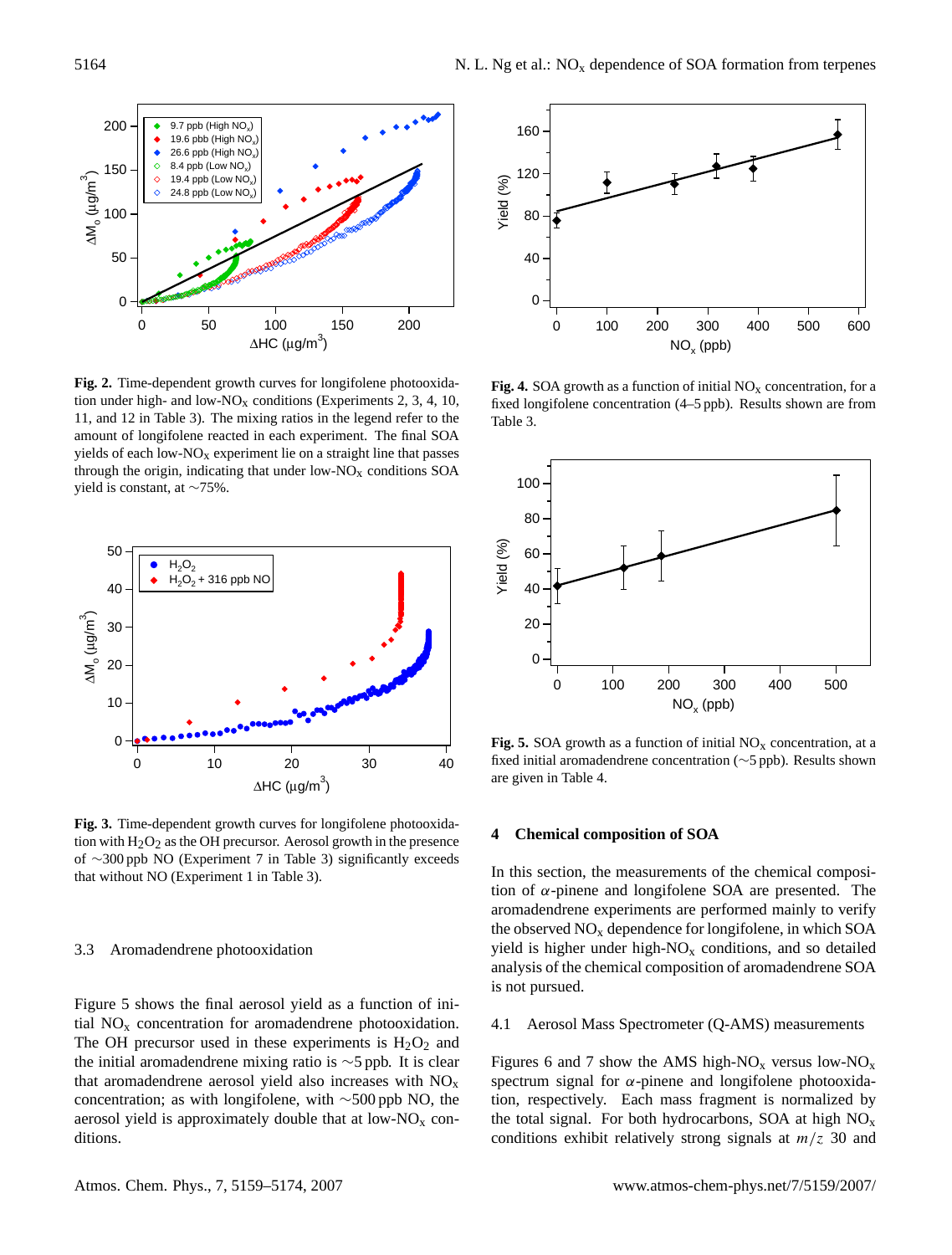

**Fig. 6.** AMS high-NO<sub>x</sub> spectra signal versus low-NO<sub>x</sub> spectra signal for α-pinene photooxidation. Each mass fragment is normalized by the total signal. The solid black line is the 1:1 line. The spectra are taken when all hydrocarbon has been consumed.

46, and to a much smaller extent  $m/z$  14. The signals at these mass to charge ratios likely correspond to  $\overline{NO_2^+(46)}$ ,  $NO<sup>+</sup>(30)$ , and  $N<sup>+</sup>(14)$  fragments from nitrates in the aerosol. The significance of these fragments will be further discussed in Sect. 5.1.

Changes in AMS spectra over the course of the experiment for longifolene under high- and low- $NO<sub>x</sub>$  conditions are shown in Figs. 8 and 9, respectively. The corresponding growth curves for these experiments are shown in Fig. 2 (the pair of experiments with ∼30 ppb of longifolene injected). The top panel shows the fractional contribution of each mass fragment to the total organic and nitrate signal during the growth phase of the experiment (the first  $\sim$ 100  $\mu$ gm<sup>-3</sup> longifolene reacted); the middle panel shows the fractional contributions at the point when all of the hydrocarbon is consumed  $(\Delta HC \sim 200 \,\mu \text{gm}^{-3})$ ; the bottom panel shows the percentage change of each mass fragment between these two phases. Under high- $NO<sub>x</sub>$  conditions, changes in mass fractions of different fragments during aerosol growth are minimal, indicating that the aerosol composition is not changing significantly over time. Under low- $NO<sub>x</sub>$  conditions, however, the mass fraction of  $m/z$  44 (corresponding to the CO<sub>2</sub><sup>+</sup> ion, indicative of highly oxidized organics) increases by 93% during the reaction, while those for higher mass to charge ratios are observed to decrease. The mass fractions of  $m/z$  44 and higher mass to charge ratios continue to change even after the aerosol growth levels off, suggesting the presence of further chemistry (either gas-phase or particle-phase) even after all the initial hydrocarbon is consumed.



**Fig. 7.** AMS high-NO<sub>x</sub> spectra signal versus low-NO<sub>x</sub> spectra signal for longifolene photooxidation. Each mass fragment is normalized by the total signal. The solid black line is the 1:1 line. The spectra are taken when all hydrocarbon has been consumed.

#### 4.2 Offline chemical analysis

All ions detected by the UPLC/ESI-TOFMS instrument from  $\alpha$ -pinene and longifolene photooxidation are listed in Tables 6 and 7, respectively. The tables list the exact masses and their likely molecular formulas corresponding to each of the [M–H]<sup>−</sup> ions detected (in which M is the molecular weight of the compound). The error between the measured mass and theoretical mass is reported in two different ways, ppm and mDa. For most of the ions observed, the error between the measured and theoretical masses is less than  $\pm 2$  mDa and  $\pm 5$  ppm, allowing for generally unambiguous identification of molecular formulae. Solvent blanks and control filters are also run on the UPLC/ESI-TOFMS instrument; none of the listed ions is observed in these control samples. The ions listed in Tables 6 and 7 are also detected by HPLC/ESI-MS and ESI-ITMS, confirming that these compounds are not the result of artifact formation in a specific mass spectrometer.

Acidic compounds, such as carboxylic acids and sulfate esters, readily ionize under (–)ESI-MS techniques (Gao et al., 2004; Surratt et al., 2006; Surratt et al., 2007). Hydroxylated compounds, as well as ketones and aldehydes, however, are generally not ionizable unless carboxylic acid and/or sulfate ester moieties are also present within the same molecule. Therefore, it is expected that all ions listed in Tables 6 and 7 are acidic compounds. For the SOA formed in the presence of  $NO<sub>x</sub>$  (HONO and "H<sub>2</sub>O<sub>2</sub>+NO" experiments), even-mass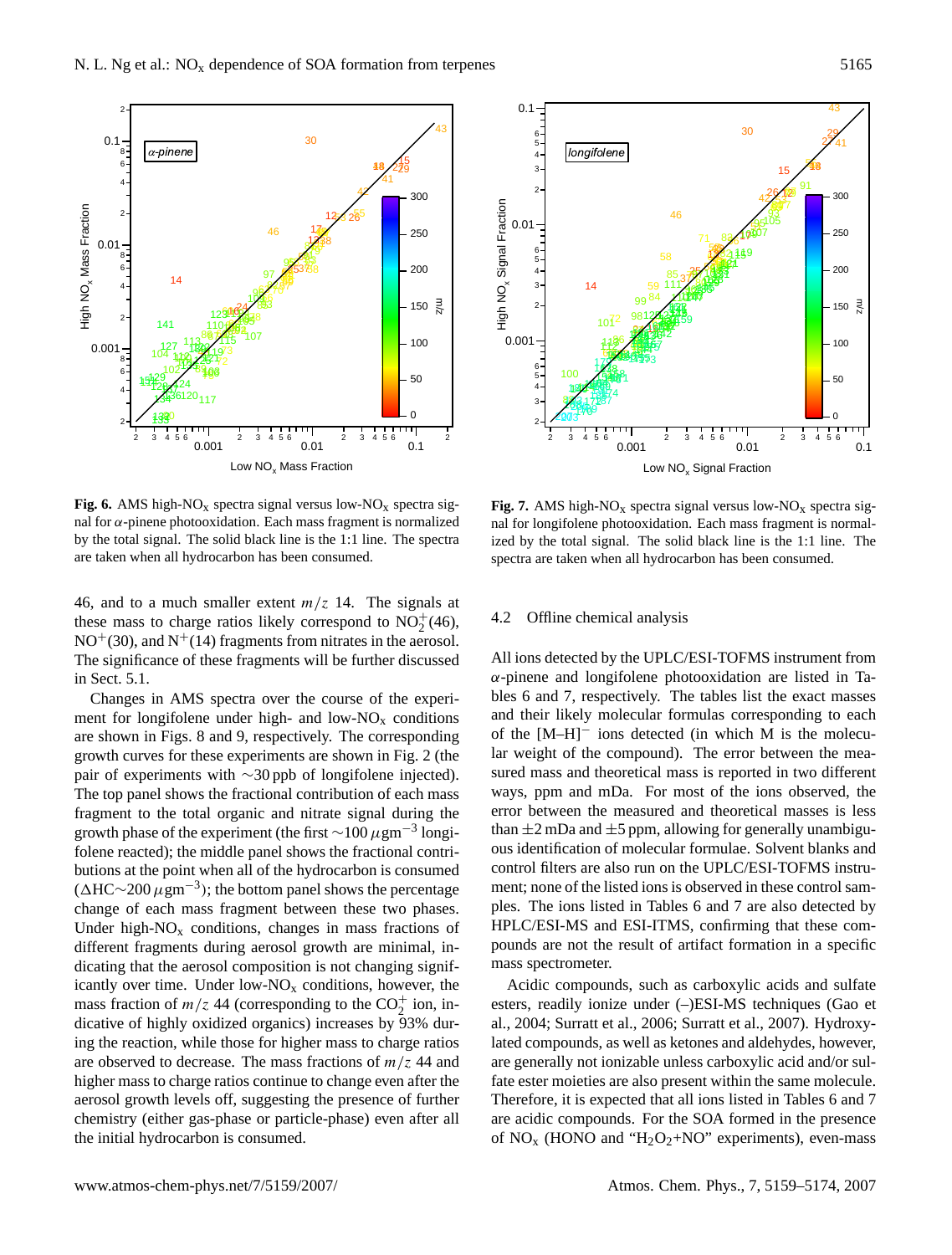

**Fig. 8.** Change in AMS spectrum over the course of longifolene photooxidation under high-NO<sub>x</sub> conditions. Top panel: Fractional contribution of each mass fragment to the total organic and nitrate signal during the growth phase of the experiment. Middle panel: fractional contribution of each mass fragment to the total organic and nitrate signal when all hydrocarbon is consumed. Bottom panel: Percentage change of each mass fragment between the growth phase and the end of the experiment.



**Fig. 9.** Change in AMS spectrum over the course of longifolene photooxidation under low-NO<sub>x</sub> conditions. Top panel: Fractional contribution of each mass fragment to the total organic and nitrate signal during the growth phase of the experiment. Middle panel: fractional contribution of each mass fragment to the total organic and nitrate signal when all hydrocarbon is consumed. Bottom panel: Percentage change of each mass fragment between the growth phase and the end of the experiment.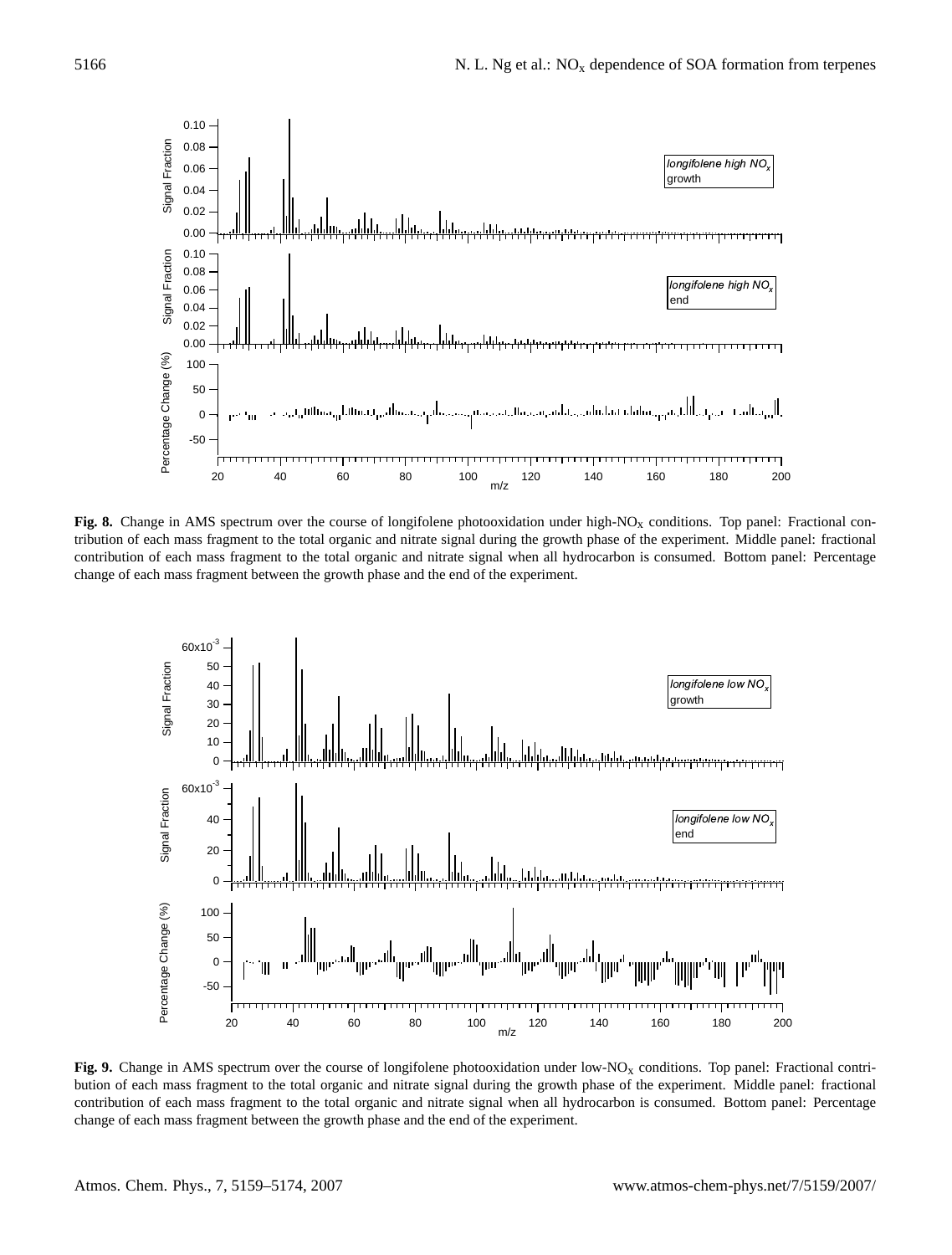

**Fig. 10.** UPLC/ESI-TOFMS extracted ion chromatograms (EICs) (=m/z 346+374+390) for longifolene photooxidation. The even [M–H]<sup>−</sup> ions listed above the chromatographic peaks correspond to organic nitrates detected in longifolene SOA. No organic nitrates are detected in the H<sub>2</sub>O<sub>2</sub> experiment (low-NO<sub>x</sub> condition). The HONO experiment (high-NO<sub>x</sub> condition) has the widest array of organic nitrates detected (as shown in Table 7), as well as the largest chromatographic peaks;  $m/z$  372 is the only exception, and is most abundant in the intermediate  $NO<sub>x</sub>$  experiment. These EICs are directly comparable as the volume of chamber air sampled is approximately the same  $(2 m<sup>3</sup>)$ .

[M–H]<sup>−</sup> ions are observed in ESI mass spectra, indicating the compound has an odd number of nitrogen atoms, likely within organic nitrate functional groups. Nitrated organics were previously observed in isoprene SOA formed under high-NO<sub>x</sub> conditions (both HONO and  $H_2O_2+NO$ ) (Surratt et al., 2006), and are further confirmed by the tandem MS data, which reveals a loss of 63 Da (HNO<sub>3</sub>). For  $\alpha$ -pinene, only one acidic organic nitrate  $(m/z 322)$  is detected in the HONO experiment and none are detected in  $H_2O_2$  and intermediate  $NO<sub>x</sub>$  experiments. Masses of many ions detected in the  $\alpha$ -pinene experiments have been observed in previous laboratory work (Glasius et al., 1999, 2000; Larsen et al., 2001) and field studies (Gao et al., 2006). For longifolene, a much wider array of acidic organic nitrates is detected by the UPLC/ESI-TOFMS instrument in both HONO and intermediate  $NO<sub>x</sub>$  experiments. For both  $\alpha$ -pinene and longifolene, compounds with more carbons than the parent hydrocarbon are observed. Tandem MS data for these  $C_{12}$ ,  $C_{16}$ , and  $C_{17}$  acidic organic nitrates reveal a common neutral loss of 60 Da, which possibly corresponds to an acetic acid monomer. Surratt et al. (2006) and Szmigielski et al. (2007) recently showed that particle-phase esterification occurs in isoprene SOA formed under high- $NO<sub>x</sub>$  conditions. The observed neutral loss of 60 Da for these acidic organic nitrates suggests that these compounds may be dimers formed by particle-phase esterification.

Figure 10 shows the extracted ion chromatograms (EICs) of  $m/z$  346, 374, and 390 from longifolene oxidation under different  $NO<sub>x</sub>$  conditions. These  $m/z$  values correspond to acidic organic nitrates, as confirmed by the exact mass data (Table 7) as well as the loss of 63 Da in the tandem MS data. The chromatographic peaks are much larger in the highest  $NO<sub>x</sub>$  experiment than those in the intermediate  $NO<sub>x</sub>$  experiment (except  $m/z$  372, not shown); no chromatographic peaks are observed under low-NO<sub>x</sub> ( $H_2O_2$ ) conditions. In addition, for several  $[M-H]$ <sup>-</sup> ions (e.g.  $m/z$  374 and 390) there are several structural isomers present. Additionally, the intensity of non-nitrogen-containing ions (e.g.  $m/z$  223, 239, 253, 255, 267, 269, and 283), are generally larger under low- $NO<sub>x</sub>$  conditions.

# **5 Discussion**

#### 5.1 Effect of hydrocarbon size on  $NO<sub>x</sub>$  dependence

It has been established that  $NO<sub>x</sub>$  levels exert a major influence on SOA formation (Hatakeyama et al., 1991; Pandis et al., 1991; Zhang et al., 1992, 2006; Hurley et al., 2001; Johnson et al., 2004, 2005; Song et al., 2005; Presto et al., 2005; Kroll et al., 2005, 2006; Ng et al., 2007). For photooxidation of isoprene, SOA yields increase as the  $NO<sub>x</sub>$ level decreases (Kroll et al., 2006). The proposed mechanism for this observed  $NO<sub>x</sub>$  dependence is the competitive chemistry of organic peroxy radicals between NO and HO2, in which the semivolatile products formed via the  $RO<sub>2</sub>+HO<sub>2</sub>$ path are less volatile than those formed via the  $RO<sub>2</sub>+NO$ route (Hatakeyama et al., 1991; Johnson et al., 2004, 2005;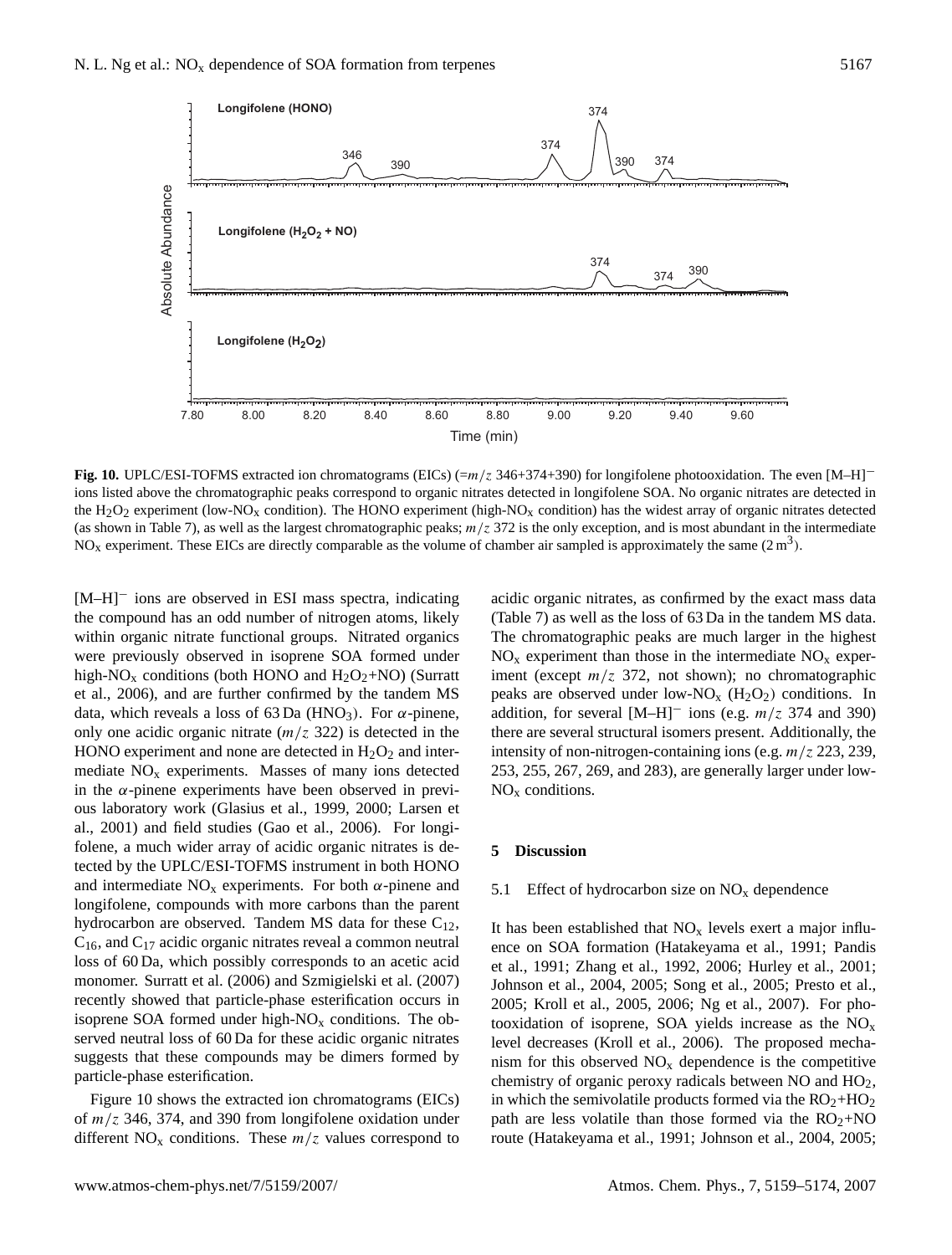**Table 6.** α-Pinene acidic SOA components detected by UPLC/ESI-TOFMS.

**Table 7.** Longifolene acidic SOA components detected by UPLC/ESI-TOFMS.

| Experiment                    | Measured                           | TOFMS suggested         | Error  | Error  | Retention  |
|-------------------------------|------------------------------------|-------------------------|--------|--------|------------|
|                               | $[M - H]$ <sup>-</sup> ion $(m/z)$ | molecular formula       | (mDa)  | (ppm)  | Time (min) |
|                               | 157.0497                           | $C_7H_9O_4^-$           | $-0.4$ | $-2.5$ | 5.09       |
|                               | 169.0873                           | $C_9H_{13}O_3^-$        | 0.8    | 4.7    | 6.89       |
|                               | 171.0654                           | $C_8H_{11}O_4^-$        | $-0.3$ | $-1.8$ | 5.61       |
|                               | 183.1027                           | $C_{10}H_{15}O_3^-$     | 0.6    | 3.3    | 7.50       |
|                               | 185.0821                           | $C_9H_{13}O_4^-$        | 0.7    | 3.8    | 6.85       |
| H <sub>2</sub> O <sub>2</sub> | 199.0983                           | $C_{10}H_{15}O_4^-$     | 1.3    | 6.5    | 6.17       |
|                               | 199.0982                           | $C_{10}H_{15}O_4$       | 1.2    | 6.0    | 6.29       |
|                               | 199.0976                           | $C_{10}H_{15}O_4^-$     | 0.6    | 3.0    | 6.34       |
|                               | 215.0923                           | $C_{10}H_{15}O_5^-$     | 0.4    | 1.9    | 5.99       |
|                               | 215.0930                           | $C_{10}H_{15}O_5^-$     | 1.1    | 5.1    | 7.18       |
|                               | 231.0885                           | $C_{10}H_{15}O_6^-$     | 1.6    | 6.9    | 6.80       |
|                               | 157.0499                           | $C_7H_9O_4^-$           | $-0.2$ | $-1.3$ | 5.08       |
|                               | 171.0655                           | $C_8H_{11}O_4^-$        | $-0.2$ | $-1.2$ | 5.60       |
|                               | 183.1025                           | $C_{10}H_{15}O_3^-$     | 0.4    | 2.2    | 7.49       |
|                               | 185.0812                           | $C_9H_{13}O_4$          | $-0.2$ | $-1.1$ | 6.86       |
|                               | 197.0814                           | $C_{10}H_{13}O_4^-$     | 0.0    | 0.0    | 8.09       |
| $H_2O_2 + NO$                 | 199.0971                           | $C_{10}H_{15}O_{4}^{-}$ | 0.1    | 0.5    | 6.36       |
|                               | 203.0557                           | $C_8H_{11}O_6^-$        | 0.1    | 0.5    | 5.50       |
|                               | 215.0925                           | $C_{10}H_{15}O_5^-$     | 0.6    | 2.8    | 6.23       |
|                               | 229.0718                           | $C_{10}H_{13}O_6^-$     | 0.6    | 2.6    | 6.17       |
|                               | 231.0856                           | $C_{10}H_{15}O_6^-$     | $-1.3$ | $-5.6$ | 6.79       |
|                               | 171.0649                           | $C_8H_{11}O_4^-$        | $-0.8$ | $-4.7$ | 5.60       |
|                               | 183.1022                           | $C_{10}H_{15}O_3^-$     | 0.1    | 0.5    | 7.49       |
|                               | 185.0457                           | $C_8H_9O_5^-$           | 0.7    | 3.8    | 6.63       |
| <b>HONO</b>                   | 187.0606                           | $C_8H_{11}O_5^-$        | 0.0    | 0.0    | 5.65       |
|                               | 197.0819                           | $C_{10}H_{13}O_4^-$     | 0.5    | 2.5    | 8.09       |
|                               | 203.0546                           | $C_8H_{11}O_6^-$        | $-1.0$ | $-4.9$ | 5.50       |
|                               | 213.0781                           | $C_{10}H_{13}O_5^-$     | 1.8    | 8.4    | 5.26       |
|                               | 231.0883                           | $C_{10}H_{15}O_6^-$     | 1.4    | 6.1    | 6.80       |
|                               | 259.1182                           | $C_{12}H_{19}O_6^-$     | 0.0    | 0.0    | 5.85       |
|                               | 322.1148                           | $C_{12}H_{20}NO_0^-$    | 1.0    | 3.1    | 7.62       |

Presto et al., 2005; Kroll et al., 2006; Zhang et al., 2006; Ng et al., 2007). A similar yield dependence on  $NO<sub>x</sub>$  is observed here for photooxidation of  $\alpha$ -pinene (Fig. 1). For an initial  $\alpha$ pinene concentration of ∼15 ppb, the SOA yield under low- $NO<sub>x</sub>$  conditions is about a factor of 3 higher than that under high- $NO<sub>x</sub>$  conditions. The observed  $NO<sub>x</sub>$  dependence is consistent with that of previous studies on  $\alpha$ -pinene photooxidation (Hatakeyama et al, 1991) and  $\alpha$ -pinene ozonolysis (Presto et al., 2005).

The observed  $NO<sub>x</sub>$  dependence of SOA yield for the sesquiterpenes, however, is different from that of isoprene and  $\alpha$ -pinene (as well as other hydrocarbons with 10 or fewer carbons, such as aromatic species). For longifolene and aromadendrene, aerosol yield increases with increasing NO<sup>x</sup> concentration (Figs. 2–5). This reversal of the  $NO<sub>x</sub>$  dependence of SOA formation could be the result of a number of factors. Figure 11 shows a simplified reaction mechanism involving peroxy radical chemistry. At the two limiting  $NO<sub>x</sub>$ conditions of this study, the peroxy radical chemistry is relatively well-defined; under high- $NO<sub>x</sub>$  conditions, peroxy radicals react virtually entirely with NO, while under low- $NO_x$ conditions,  $RO<sub>2</sub>$  reacts predominantly with  $HO<sub>2</sub>$ . One of the possible explanations for the higher SOA yield under high- $NO<sub>x</sub>$  conditions is the formation of large alkoxy radicals that isomerize rather than fragment. Isomerization is plausible if

| Experiment    | Measured                           | <b>TOFMS</b> suggested    | Error    | Error    | Retention  |
|---------------|------------------------------------|---------------------------|----------|----------|------------|
|               | $[M - H]$ <sup>-</sup> ion $(m/z)$ | molecular formula         | (mDa)    | (ppm)    | Time (min) |
|               | 223.1344                           | $C_{13}H_{19}O_3$         | 1.0      | 4.5      | 8.92       |
|               | 237.1500                           | $C_{14}H_{21}O_3$         | 0.9      | 3.8      | 9.06       |
|               | 239.1651                           | $C_{14}H_{23}O_3$         | 0.4      | 1.7      | 10.50      |
|               | 253.1445                           | $C_{14}H_{21}O_4^-$       | 0.5      | 2.0      | 9.36       |
|               | 249.1499                           | $C_{15}H_{21}O_4^-$       | $_{0.8}$ | 3.2      | 9.25       |
|               | 249.1501                           | $C_{15}H_{21}O_4$         | 1.0      | 4.0      | 10.14      |
|               | 255.1611                           | $C_{14}H_{23}O_4$         | 1.5      | 5.9      | 9.88       |
| $H_2O_2$      | 255.1622                           | $C_{14}H_{23}O_4$         | 2.6      | 10.2     | 8.99       |
|               | 267.1602                           | $C_{15}H_{23}O_4^-$       | 0.6      | 2.2      | 8.88       |
|               | 267.1606                           | $C_{15}H_{23}O_4^-$       | 1.0      | 3.7      | 9.01       |
|               | 267.1611                           | $C_{15}H_{23}O_4^-$       | 1.5      | 5.6      | 9.28       |
|               | 267.1601                           | $C_{15}H_{23}O_4$         | 0.5      | 1.9      | 9.70       |
|               | 269.1392                           | $C_{14}H_{21}O_5^-$       | 0.3      | 1.1      | 7.71       |
|               | 283.1561                           | $C_{15}H_{23}O_5$         | 1.6      | 5.7      | 7.35       |
|               | 313.2018                           | $C_{17}H_{29}O_5^-$       | 0.3      | 1.0      | 9.20       |
|               | 223.1337                           | $C_{13}H_{19}O_3$         | 0.3      | 1.3      | 8.92       |
|               | 239.1649                           | $C_{14}H_{23}O_3^-$       | 0.2      | 0.8      | 10.49      |
|               | 265.1442                           | $C_{15}H_{21}O_4^-$       | 0.2      | $_{0.8}$ | 8.93       |
|               | 269.1401                           | $C_{14}H_{21}O_5$         | 1.2      | 4.5      | 7.72       |
|               | 316.1396                           | $C_{14}H_{22}NO_7^-$      | 0.0      | 0.0      | 9.88       |
| $H_2O_2 + NO$ | 329.1972                           | $C_{17}H_{29}O_6$         | 0.8      | 2.4      | 9.35       |
|               | 372.1664                           | $C_{17}H_{26}NO_8^-$      | 0.6      | 1.6      | 10.58      |
|               | 374.1829                           | $C_{17}H_{28}NO_8^-$      | 1.4      | 3.7      | 9.14       |
|               | 374.1829                           | $C_{17}H_{28}NO_8^-$      | 1.4      | 3.7      | 9.35       |
|               | 390.1775                           | $C_{17}H_{28}NO_9^-$      | 1.1      | 2.8      | 9.46       |
|               | 223.1334                           | $C_{13}H_{19}O_3^-$       | $-0.1$   | $-0.4$   | 8.92       |
|               | 241.1453                           | $C_{13}H_{21}O_4^-$       | 1.3      | 5.4      | 7.55       |
|               | 253.1431                           | $C_{14}H_{21}O_4^-$       | $-0.9$   | $-3.6$   | 8.02       |
|               | 269.1394                           | $C_{14}H_{21}O_5$         | 0.5      | 1.9      | 7.18       |
|               | 269.1408                           | $C_{14}H_{21}O_5$         | 1.9      | 7.1      | 7.71       |
|               | 342.1930                           | $C_{17}H_{28}NO_6^-$      | 1.3      | 3.8      | 9.65       |
|               | 344.1348                           | $C_{15}H_{22}NO_8^-$      | 0.3      | 0.9      | 8.25       |
|               | 346.1502                           | $C_{15}H_{24}NO_8$        | 0.2      | 0.6      | 8.34       |
| HONO          | 360.1674                           | $C_{16}H_{26}NO_8^-$      | 1.6      | 4.4      | 8.89       |
|               | 372.1667                           | $C_{17}H_{26}NO_8^-$      | $-0.6$   | -1.6     | 10.61      |
|               | 374.1809                           | $C_{17}H_{28}NO_8^-$      | $-0.6$   | $-1.6$   | 8.89       |
|               | 374.1816                           | $C_{17}H_{28}NO_8$        | 0.1      | 0.3      | 9.13       |
|               | 374.1808                           | $C_{17}H_{28}NO_8^-$      | $-0.7$   | -1.9     | 9.35       |
|               | 390.1773                           | $C_{17}H_{28}NO_9^-$      | 0.9      | 2.3      | 8.49       |
|               | 390.1778                           | $C_{17}H_{28}NO_9^-$      | 1.4      | 3.6      | 9.21       |
|               | 435.1619                           | $C_{17}H_{27}N_2O_{11}^-$ | 0.4      | 0.9      | 9.56       |
|               |                                    |                           |          |          |            |

the alkoxy radical has four or more carbon atoms and can form a 6-membered transition state (Baldwin et al., 1977; Carter and Atkinson, 1985). The isomerization pathway leads to the formation of large hydroxycarbonyls, multifunctional products that are likely low in volatility. The relative importance of isomerization increases with the size of alkoxy radicals (Atkinson, 1994, 1997a, b; Atkinson et al., 1995, 1999), and larger compounds could exhibit increasing SOA yields under high- $NO<sub>x</sub>$  conditions as a consequence of this mechanism. For example, Lim and Ziemann (2005) measured SOA yields up to  $\sim$ 50% for C<sub>15</sub> alkanes in the presence of ppm levels of  $NO<sub>x</sub>$ . They proposed multiple isomerization steps leading to the formation of multifunctional compounds including nitrooxy, hydroxyl, and carbonyl groups, and it is suggested that the hydroxycarbonyls formed may isomerize to form furan species that can undergo further reactions (Lim and Ziemann, 2005). Gas-phase products that are consistent with the isomerization mechanism have been observed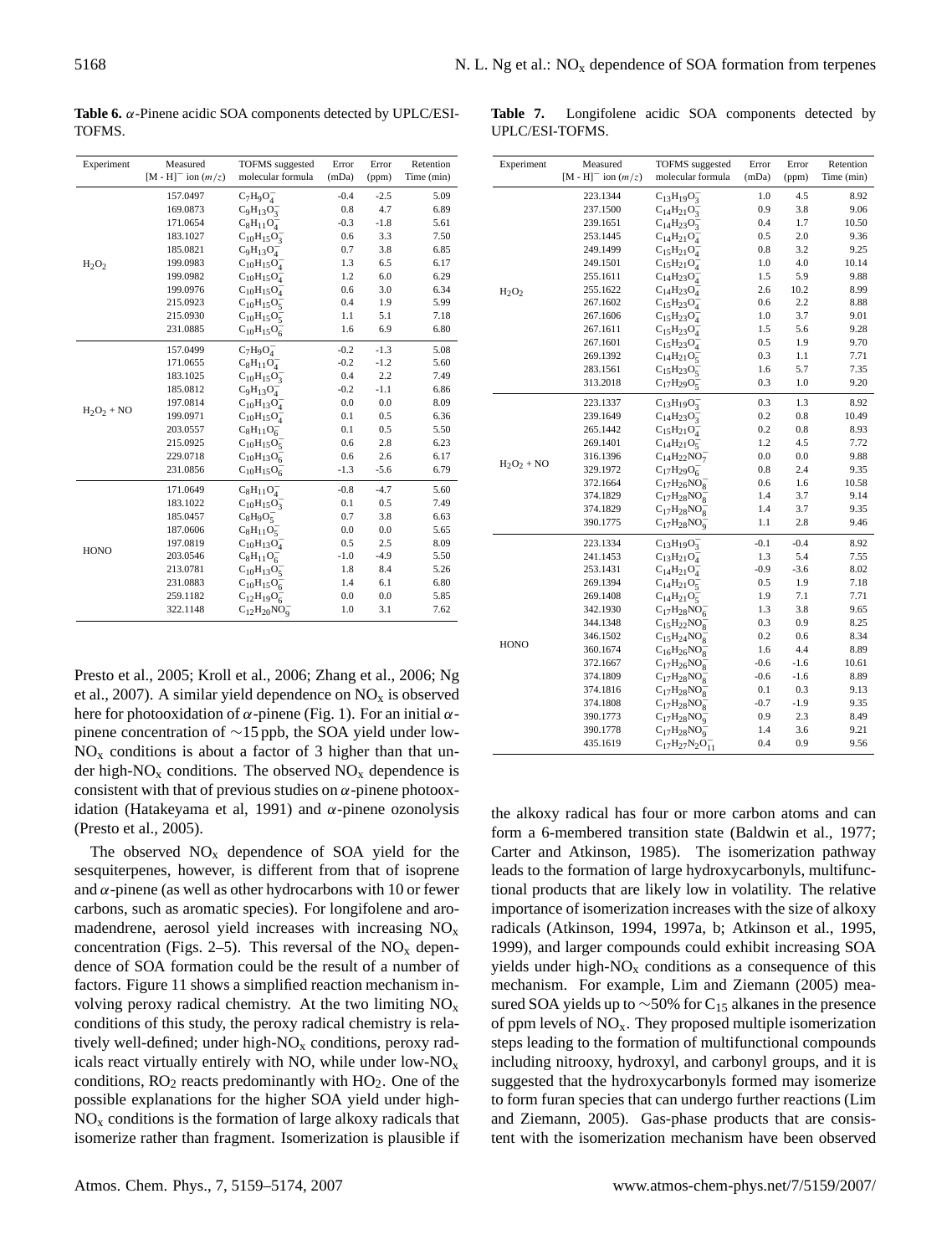in  $\alpha$ -pinene photooxidation but this pathway does not appear to dominate SOA formation under high- $NO<sub>x</sub>$  conditions (Aschmann et al., 1998, 2002), possibly due to the higher volatility of these species.

Higher SOA yields observed under high- $NO<sub>x</sub>$  conditions for sesquiterpenes may, secondly, be a result of the formation of relatively nonvolatile organic nitrates, evidence for which appears in both Q-AMS data and filter sample data. In AMS data,  $m/z$  30 (NO<sup>+</sup>) and  $m/z$  46 (NO<sup>+</sup>) signals are commonly associated with nitrate species (organic and inorganic nitrates). For both  $\alpha$ -pinene and longifolene, the ratio of the sum of the intensities of ions at  $m/z$  30 and  $m/z$  46 to the total ion intensity is higher under high- $NO<sub>x</sub>$  conditions: under low- $NO<sub>x</sub>$  conditions, the ratio is very small (2%), under high- $NO<sub>x</sub>$  conditions, the ratio is about 15–25%. The ratio of  $m/z$  30 to total mass and the ratio of  $m/z$  46 to total mass show the same trend, indicating  $m/z$  30 and  $m/z$  46 are correlated. It is possible that the signal at  $m/z$  30 could be the result of a non-nitrogen containing organic fragment ion; however, given the observed correlation between  $m/z$ 30 and  $m/z$  46 and their small signals under low-NO<sub>x</sub> conditions, it appears that there is little interference from organics at these signals. Under high-NO<sub>x</sub> conditions,  $\sim$ 10  $\mu$ gm<sup>-3</sup> of inorganic nitrates, as measured by the PILS/IC, are present in the aerosol. Such nitrates may arise from the partitioning or reactive uptake of gas-phase  $HNO<sub>3</sub>$  into the aerosol phase. Assuming no non-nitrate contribution to  $m/z$  30 and  $m/z$  46, the total nitrate content of the SOA is estimated as the sum of the signals at each fragment. It is found that the calculated nitrate content ( $\sim$ 20  $\mu$ gm<sup>-3</sup>) exceeds that measured by PILS/IC, suggesting the presence of organic nitrates.

The filter sample data provide a more direct comparison on the amount of organic nitrates formed in  $\alpha$ -pinene and longifolene photooxidation under different NO<sup>x</sup> conditions. For both  $\alpha$ -pinene and longifolene, no acidic nitrates are observed under low- $NO<sub>x</sub>$  conditions, consistent with the lack of  $NO<sub>x</sub>$  and the prevailing  $RO<sub>2</sub>+HO<sub>2</sub>$  reaction in this case. Organic nitrate yield from the  $RO<sub>2</sub>+NO$  reaction increases with increasing carbon number (Atkinson et al., 1987; Carter and Atkinson, 1989; O'Brien et al., 1998; Arey et al., 2001; Aschmann et al., 2001; Zhang et al., 2004), and with the larger carbon skeleton the organic nitrates formed will be less volatile, this is consistent with the much wider array and larger quantities of acidic nitrates detected in longifolene photooxidation under high- $NO<sub>x</sub>$  conditions compared to the  $\alpha$ -pinene experiments. Hence for photooxidation of larger compounds such as sesquiterpenes, the nitrate formation channel may play an important role in SOA formation under high- $NO<sub>x</sub>$  conditions. With the formation of large molecular weight compounds with nitrate groups, mass-based SOA yields from longifolene photooxidation under high- $NO<sub>x</sub>$  conditions actually exceed 100%.

Lacking appropriate analytical techniques for the detection of non-acidic nitrates, the contribution of these species under high-NO<sub>x</sub> conditions cannot be assessed. In  $\alpha$ -pinene



**Fig. 11.** General schematic of gas-phase peroxy radical chemistry in SOA formation.

photooxidation, hydroxynitrates have been identified in the gas phase using mass spectrometry (Aschmann et al., 1998, 2002). In SOA formation from alkanes under high- $NO<sub>x</sub>$  conditions, Lim and Ziemann (2005) found that, while SOA from oxidation of  $C_{10}$  alkane contains no  $\delta$ -hydroxynitrates, nitrates contribute ∼40% of the SOA mass for reactions of the  $C_{15}$  alkane. It seems likely that higher levels of hydroxynitrates are present in longifolene SOA than in  $\alpha$ -pinene SOA.

#### 5.2 General mechanisms of aerosol growth

# 5.2.1 Loss of semivolatiles

Substantial insight into the general mechanism of SOA formation and growth kinetics can be gained by examining "growth curves", showing the amount of SOA formed per hydrocarbon reacted (Ng et al., 2006, 2007). Figure 2 shows the time-dependent growth curves from longifolene photooxidation under high- and low-NO<sub>x</sub> conditions. The high-NO<sub>x</sub> growth curves have a "convex" shape, indicating that aerosol growth slows down as longifolene approaches complete reaction. Similar behavior for longifolene growth was observed previously in our laboratory (Ng et al., 2006); the authors suggested that this atypical growth behavior may have been spurious, as a result of inaccuracies in PTR-MS measurements, owing to interference from product ions, or changes in the aerosol density over the course of the experiment. In this study, in those experiments in which the longifolene concentration is monitored by both GC-FID and PTR-MS, the shape of PTR-MS hydrocarbon decay agrees with that measured by GC-FID. The density of the aerosol is estimated during oxidation by comparing Q-AMS and DMA data. It is found that the SOA density decreases slightly  $(<5\%)$  over the course of the experiment, however, such a small decrease in density is within experimental uncertainty and cannot account for the observed atypical growth behavior.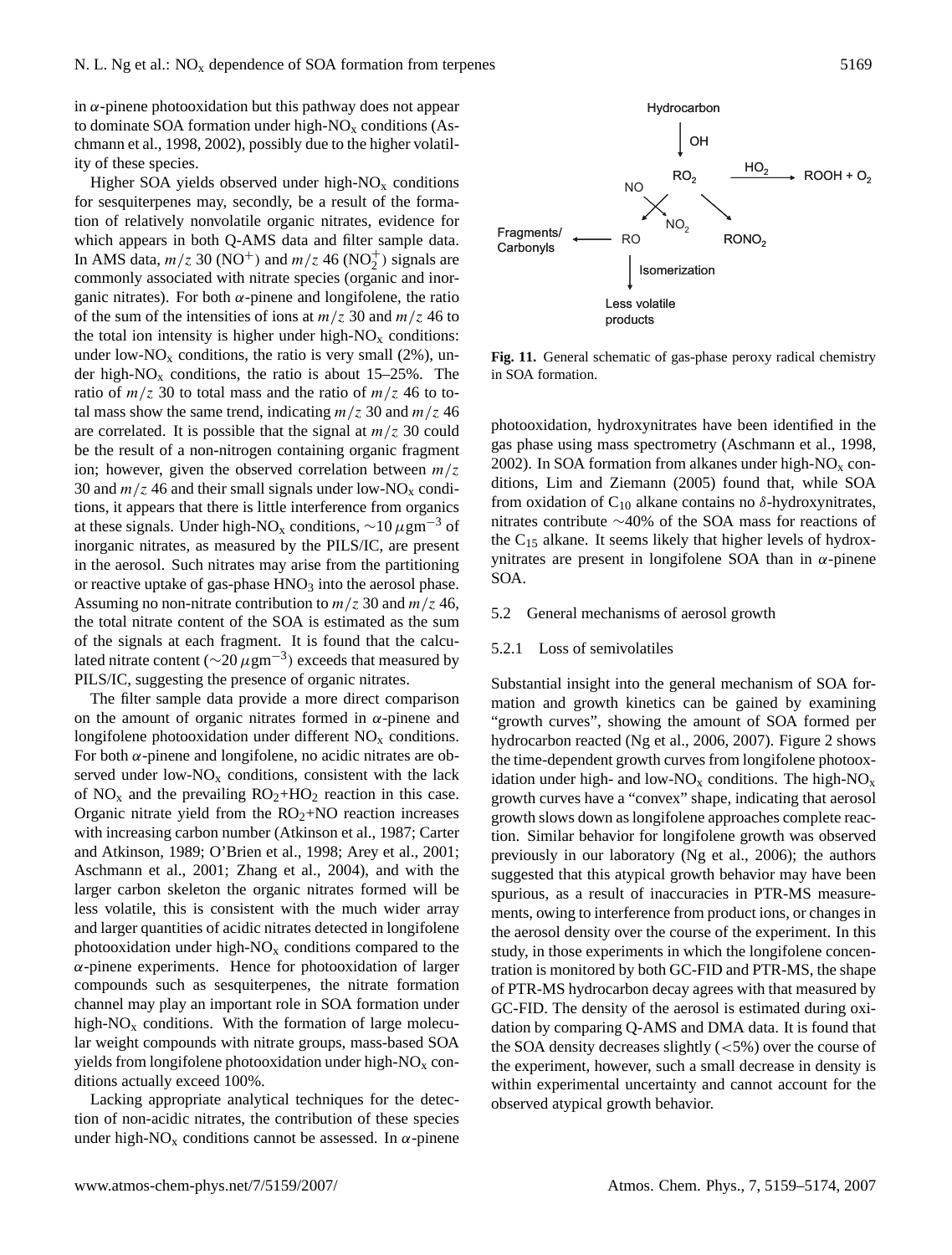

Fig. 12. A kinetic scheme depicting the competition between gas-particle partitioning and irreversible loss of the gasphase semivolatiles. X represents the product of generic loss of semivolatile species  $A_g$  by chemical reaction, and/or loss to chamber walls.  $k'_{\text{OH}}$  is the pseudo-first-order rate constant  $(k'_{\text{OH}}=k_{\text{OH}}[\text{OH}]$ ) for photooxidation of the parent hydrocarbon;  $k_g$ is the first-order rate constant of loss of semivolatiles.

Deceleration in SOA growth can arise from the loss of semivolatiles by photolysis, further reaction with OH to form volatile products, or irreversible loss to chamber walls. Such processes reduce the amount of gas-phase semivolatiles species that partition into the aerosol phase. The effect on SOA growth of gas-phase reaction forming more volatile species has been examined in a recent modeling study (Chan et al., 2007). Figure 12 shows a kinetic scheme depicting the competition between gas-particle partitioning and irreversible loss of the gas-phase semivolatiles. X represents the product of generic loss of semivolatile species  $A_g$ ;  $k'_{\text{OH}}$  is the pseudo-first-order rate constant  $(k'_{\text{OH}}=k_{\text{OH}}[\text{OH}])$  for reaction of the parent hydrocarbon; and  $k<sub>g</sub>$  is the first-order rate constant of loss of semivolatiles. When fitting the observed aerosol growth with this simple kinetic model, it is estimated that  $k_g$  is about 5 times larger than  $k'_{\text{OH}}$ . At the estimated OH concentration of  $\sim$ 2×10<sup>7</sup> molecules cm<sup>-3</sup> under high-NO<sub>x</sub> conditions,  $k'_{OH}$  for longifolene is ~9.6×10<sup>-4</sup> s<sup>-1</sup>. A major difference in SOA composition under high- and low- $NO<sub>x</sub>$ conditions is the presence of organic nitrates under high- $NO<sub>x</sub>$  conditions. Thus the loss of organic nitrates (among other gas-phase species) may play a role in the observed deceleration in aerosol growth. The reaction rate constants of small alkyl nitrates with OH are generally of the order of 10−13cm<sup>3</sup> molecule−<sup>1</sup> s −1 (hence pseudo-first-order reaction rate of  $\sim$ 10<sup>-6</sup> s<sup>-1</sup>) and their photolysis rates have been measured to be  $\sim$ 1×10<sup>-6</sup> s<sup>-1</sup> (Talukdar et al., 1997; Finlayson-Pitts and Pitts, 2000). Although the OH reaction rate and photolysis rate of organic nitrates are much slower than the oxidation rate of longifolene, both rates are expected to increase with carbon number (Talukdar et al., 1997; Finlayson-Pitts and Pitts, 2000; Treves and Rudich, 2003). Hence, it is possible that gas-phase reaction of  $C_{15}$  organic nitrates may be occurring at an appreciable rate. Further study on the OH reaction rate constant and photolysis rate of larger nitrates would be useful in evaluating the importance of gas-phase nitrate chemistry in aerosol formation.

Such a deceleration in SOA growth is not observed in longifolene low- $NO<sub>x</sub>$  experiments. This is in contrast to the rapid decrease in aerosol volume observed in isoprene photooxidation under low- $NO<sub>x</sub>$  conditions, in which photolysis and/or further reactions of organic hydroperoxides may be occurring (Kroll et al., 2006). There is evidence for further reactions with longifolene low- $NO<sub>x</sub>$  SOA as well: the AMS  $m/z$  44 (CO<sub>2</sub><sup>+</sup>) mass fraction increases over the course of the experiment (Fig. 9), indicating the SOA is being further oxidized. Unlike with isoprene photooxidation, however, the compounds formed from the further oxidation of longifolene products are likely sufficiently nonvolatile to remain in the particle phase. The photochemistry of larger and more complex hydroperoxides merits further investigation.

## 5.2.2 SOA formation from higher generation products

In Figs. 1 and 3, the growth curves of  $\alpha$ -pinene and longifolene photooxidation exhibit a "hook" at the end of the intermediate  $NO<sub>x</sub>$  experiments, indicting that aerosol growth continues after the complete consumption of the parent hydrocarbon. Organic mass measured by the Q-AMS increases even after all the hydrocarbon is consumed, indicating that this additional aerosol growth is not a result of condensation of inorganic nitrate. Continued aerosol growth can arise from further gas-phase reactions of reactive oxidation products, such as aldehydes and furans, etc, or from further particlephase reactions. In the intermediate  $NO<sub>x</sub>$  experiments, the NO concentration goes to zero within 20 min after the commencement of photooxidation, owing to the rapid reaction of NO and peroxy radicals  $(HO<sub>2</sub>$  and other peroxy radicals). As a result, a transition from high- $NO<sub>x</sub>$  to low- $NO<sub>x</sub>$  conditions occurs over the course of the experiment, and the final aerosol formed is potentially a mixture of the products formed under both conditions. It is possible that particlephase reactions, such as the formation of peroxyhemiacetals from hydroperoxides and aldehyde species, may be contributing to the further aerosol growth observed in the intermediate  $NO<sub>x</sub>$  experiments (Johnson et al., 2004, 2005).

# **6 Implications**

A series of chamber experiments investigating the  $NO<sub>x</sub>$  dependence of SOA formation from the photooxidation of one monoterpene and two sesquiterpenes is reported here. SOA formation from monoterpenes such as  $\alpha$ -pinene is found to have a similar  $NO<sub>x</sub>$  dependence as isoprene (as well as other hydrocarbons with 10 or fewer carbons, such as aromatic species), in which the aerosol yields are substantially higher under low- $NO<sub>x</sub>$  conditions. The  $NO<sub>x</sub>$  dependence of SOA formation from the two sesquiterpenes is, however, markedly different; for longifolene and aromadendrene, aerosol yields are at their maximum under high- $NO<sub>x</sub>$  conditions. The reason for this reversal of the  $NO<sub>x</sub>$  dependence, while not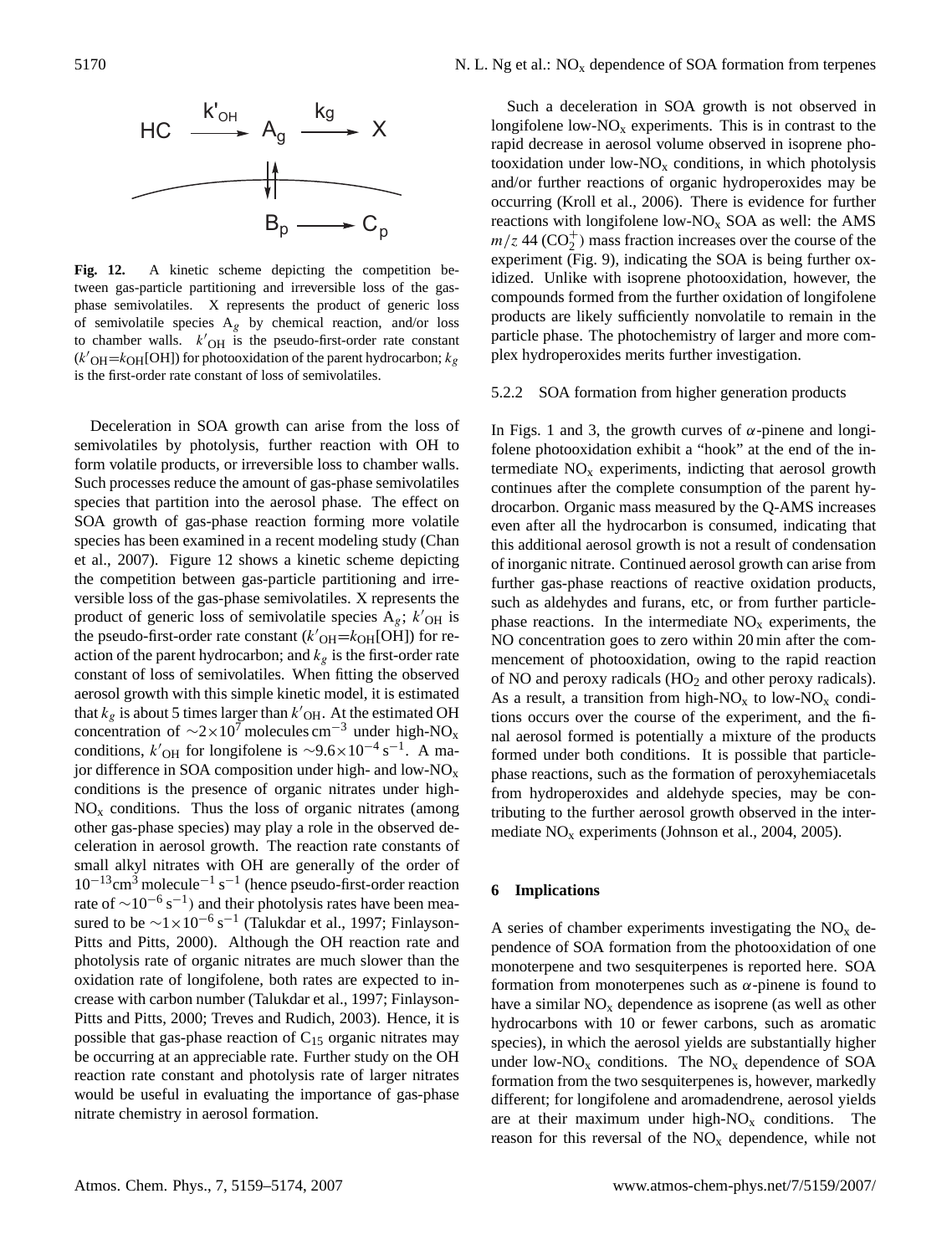unequivocally established here, may be the result of production of highly nonvolatile organic nitrates, the existence of which is suggested by both Q-AMS and filter sample data, and/or isomerization of alkoxy radicals to form low-volatility multifunctional organics.

The increase in SOA yield from photooxidation of the larger biogenic hydrocarbons under high- $NO<sub>x</sub>$  conditions could have implications in terms of the effect of anthropogenically influenced air masses on biogenic SOA formation. In the recent study of de Gouw et al. (2005), it is suggested that over the western Atlantic the majority of the measured organic aerosol is from secondary anthropogenic sources, a conclusion that is somewhat at odds with the radiocarbon measurements that indicate high fractions of "modern" (presumably biogenic) carbon (e.g. Klinedinst and Currie, 1999; Weber et al., 2007). If the production of SOA from biogenic hydrocarbons is enhanced in the presence of  $NO<sub>x</sub>$ , observations of enhanced SOA correlated with anthropogenic sources can occur, even for organic carbon of biogenic origin. Large anthropogenic hydrocarbons may exhibit a similar  $NO<sub>x</sub>$  behavior as that of the sesquiterpenes studied, as suggested by the substantial SOA yields from the OH-initiated reaction of large alkanes in the presence of ppm levels of  $NO_x$  (Lim and Ziemann, 2005). If the  $NO_x$  behavior observed for longifolene and aromadendrene extends to other sesquiterpenes as well as larger alkanes, the contribution to the total SOA from these compounds in polluted air may actually be higher than previously estimated (Griffin et al., 1999a, b; Carreras-Sospedra et al., 2005; de Gouw et al., 2005).

In this study, we have investigated the  $NO<sub>x</sub>$  dependence of SOA formation from photooxidation of only the monoterpene α-pinene and two sesquiterpenes, each containing one double bond. SOA formation from compounds with two or more double bonds can exhibit characteristics that suggest significant contributions from multiple generation products (Ng et al., 2006) and this may have impacts on the  $NO<sub>x</sub>$  dependence. It is clear that the effect of  $NO<sub>x</sub>$  on SOA yields from the complete suite of atmospherically relevant aerosolforming hydrocarbons should be evaluated thoroughly.

#### **Appendix A**

# **Description of PTR-MS technique**

For PTR-MS sampling, a constant flow of ∼2.5 standard liters per minute (slm) is drawn from the chamber through PFA tubing. The residence time in the inlet tubing is roughly 1 s. A small portion of the flow, 93 standard cubic centimeters per minute (sccm), is pulled through a glass critical orifice into a 2.54-cm diameter glass flow tube, in which this sample flow is diluted with dry  $N_2$  (1.6 slm) to maintain the flow tube pressure at 35 mbar. This dilution minimizes confounding effects owing to large concentrations of hydrogen peroxide and other compounds typically used or produced in chamber experiments.

In the flow tube, analyte ionization occurs in a manner similar to that described by Crounse et al. (2006) for negative ionization.  $N_2$  (400 sccm) flows through an ion source cup composed of a cylindrical silver foil lined with <sup>210</sup> Po and sealed with gold.  $\alpha$  bombardment from the <sup>210</sup> Po, coupled with trace water present in the  $N_2$ , leads to the formation of positively charged clusters, e.g.  $(H_2O)_nH^+$ . The electric potentials of the ion source components are set such that these positively charged clusters then pass through a 6.35 mm aperture into the 35 mbar flow tube, flowing perpendicular to the sample flow. The clusters then react via proton transfer with the analyte (e.g. aromadendrene) in the sample flow to form aromadendrene- $H^+$  and higher order water clusters.

Across the flow tube from the ion source, a pinhole aperture (diameter 0.34 mm) allows a portion of the ions and neutral gas (∼30 sccm) to flow into the mass spectrometer, a Varian 1200 tandem mass spectrometer. The spectrometer was modified by removing the electron impact source and extending the hexapole ion guide that leads to the quadrupole mass analyzer to the pinhole aperture. For these measurements, the mass spectrometer was operated exclusively in one-dimensional mass spectrometry mode.

In order to simplify the mass spectra, a DC potential of −10 V (relative to the pinhole aperture) is applied to the hexapole. This offset pulls ions into the hexapole, where the pressure is relatively high owing to the neutral gas flow (chiefly  $N_2$ ) through the pinhole. The ions therefore undergo high energy collisions with the neutral gas molecules which dissociate water clusters of analyte A:

$$
A \cdot (\text{H}_2\text{O})_n \cdot \text{H}^+ + \text{N}_2 \to A \cdot \text{H}^+ + n\text{H}_2\text{O} + \text{N}_2 \tag{A1}
$$

Thus, species are predominantly observed at  $m/z=M+1$ , where M is the molecular mass of the species. Hydrates, A· $(H_2O)<sub>m</sub>$ ·H<sup>+</sup>, particularly  $m=1$ , are also observed for some species, though not for aromadendrene or longifolene.

Each day, the PTR-MS sensitivity towards aromadendrene was determined by sampling standard mixtures of aromadendrene in teflon bags filled with 50 L zero air. The sensitivity was determined to be linear from 0 ppb to at least 5 ppb. Also, because of the large amounts of  $H_2O_2$  utilized in the experiments, the sensitivity as a function of  $H_2O_2$  was determined, with  $[H_2O_2]$  measured by operating the Varian 1200 in negative ionization mode, exploiting the reaction of  $CF<sub>3</sub>O<sup>-</sup>$  with  $H<sub>2</sub>O<sub>2</sub>$  (Crounse et al., 2006). Thus, the sensitivity determined from  $H_2O_2$ -free standards was corrected for sampling from the chamber when  $H_2O_2$  was present.

The uncertainty of aromadendrene measurements using PTR-MS is estimated to be ∼±22%, based on the scatter of replicate data and background measurements and uncertainties in the  $H<sub>2</sub>O<sub>2</sub>$  correction.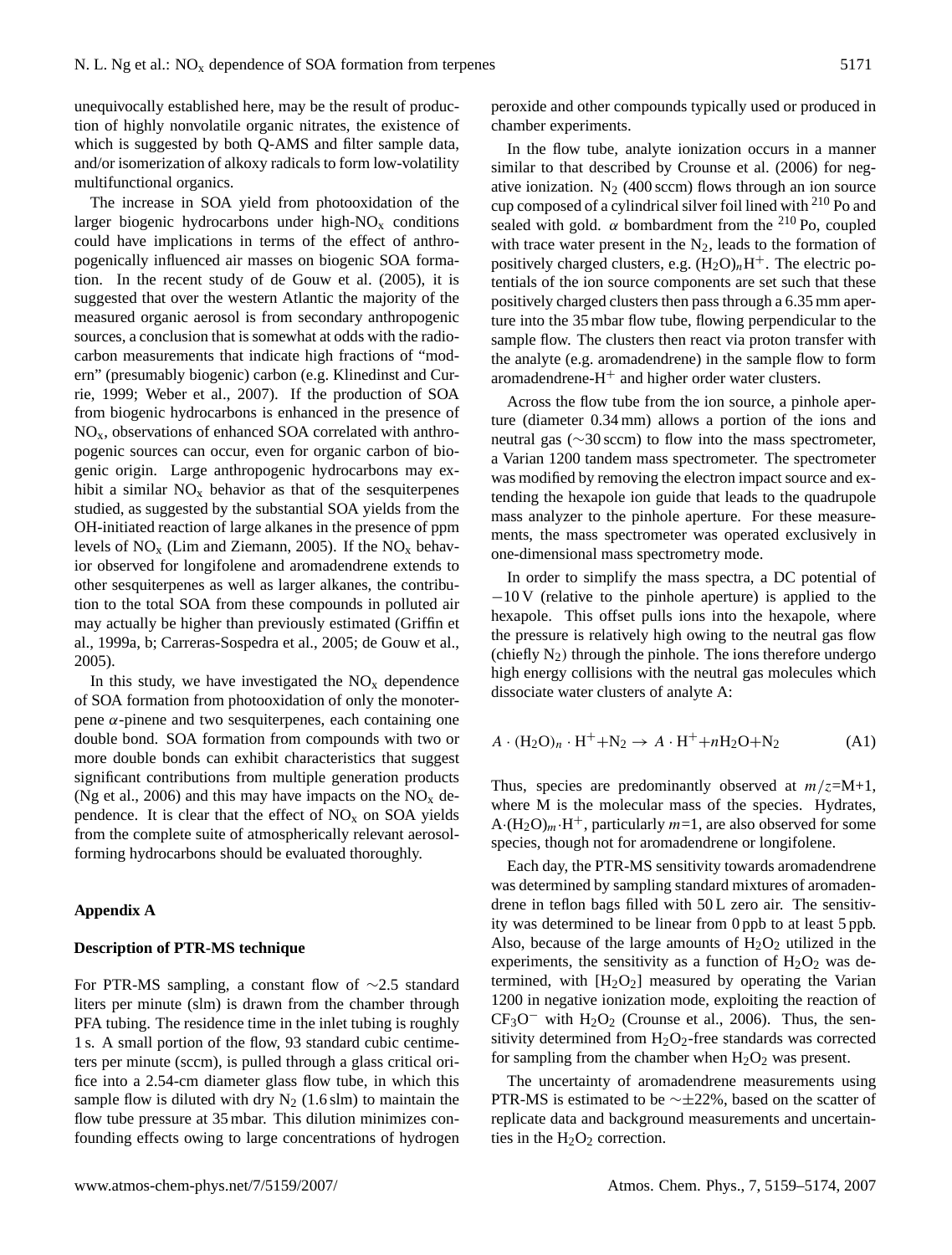# **Appendix B**

## **Description of UPLC/ESI-TOFMS technique**

Filter extracts (in 1:1 (v/v) solvent mixture of methanol and 0.1% aqueous acetic acid solution) are analyzed by a Waters ACQUITY ultra performance liquid chromatography (UPLC) system, coupled with a Waters LCT Premier timeof-flight (TOF) mass spectrometer (MS) equipped with an electrospray ionization (ESI) source. The ESI source on this instrument contains two individual sprays; one spray is for the eluent and the other is for the lock-mass correction. Optimum ESI conditions are found using a 2.5 kV capillary voltage, 40 V sample cone voltage, 350◦C desolvation temperature, 130 $\rm ^{\circ}C$  source temperature, 20 L h<sup>-1</sup> cone gas flow rate, and a  $650 L h^{-1}$  desolvation gas flow rate. Data are collected from  $m/z$  50–1000 in the negative (–) ionization mode using the TOFMS operated in the W geometry reflectron mode. The W reflectron mode offers the highest mass resolution, which is approximately 12 000, and allows for exact mass measurements to be conducted on detected SOA components. The chromatographic separations are carried out on a Waters ACQUITY HPLC HSS (high strength silica) column (2.1×100 mm, 1.8  $\mu$ m particle size) at 45°C using a gradient elution scheme. The eluent composition is (A) 0.1% acetic acid in water and (B) 0.1% acetic acid in methanol; both eluents are high purity solvents (LC-MS ChromaSolv Grade, Sigma-Aldrich). In the 12-min gradient elution program used, the concentration of eluent B is 0% for the first 2 min, increased to 90% from 2 to 10 min, held at 90% from 10 to 10.2 min; and then decreased back to 0% from 10.2 to 12 min. The flow rate of the eluent is  $0.3 \text{ mL min}^{-1}$  and the sample injection volume is  $2 \mu L$ . At the beginning of each analysis period, the TOFMS is calibrated using a 1:1 (v/v) solvent mixture of acetonitrile and 0.1% phosphoric acid aqueous solution. During each chromatographic run,  $2 \text{ ng}/\mu\text{L}$  of leucine enkphalin (MW=555) is used for the lock-mass spray for lock-mass correction to obtain accurate masses for each SOA component eluting from the column. The lock-mass syringe pump is operated at 20 uL min−<sup>1</sup> . In addition to the lock-mass spray, the dynamic range enhancement feature of this mass spectrometer is applied to prevent dead time, which affects mass accuracy, from occurring. As confirmation of the UPLC/ESI-TOFMS technique, a standard sample containing known isoprene and  $\alpha$ -pinene sulfate esters previously characterized by Surratt et al. (2007) are analyzed. The known elemental compositions (i.e. molecular formulas) of the previously characterized sulfate esters (Surratt et al., 2007) are in excellent agreement with their measured exact masses (i.e. within  $\pm 2$  mDa or  $\pm 2$  ppm). In addition to exact mass measurements, further insights into the structures of the SOA components are obtained by generating tandem MS data, which are generated by increasing the first aperature voltage on the TOFMS from 10 V to 25 V.

*Acknowledgements.* This research was funded by U.S. Department of Energy Biological and Environmental Research Program grant DE-FG02-05ER63983. This material is based in part on work supported by the National Science Foundation (NSF) under grant ATM-0432377. The Waters LCT Premier XT time-of-flight mass spectrometer interfaced to a Waters UPLC system was purchased in 2006 with a grant from the National Science Foundation, Chemistry Research Instrumentation and Facilities Program (CHE-0541745). The LCQ Ion Trap mass spectrometer was purchased in 1997 with funds from the National Science Foundation through the CRIF program (CHE-9709233). J. D. Surratt is supported in part by the U.S. EPA under the STAR Graduate Fellowship Program. A. J. Kwan acknowledges the support of a NSF graduate research fellowship. The authors would like to thank M. Shahgohli of the Chemistry Department at Caltech for her useful communications regarding high-resolution mass spectrometry.

Edited by: A. Nenes

### **References**

Alfarra, M. R., Paulsen, D., Gysel, M., Garforth, A. A., Dommen, J., Prevot, A. S. H., Worsnop, D. R., Baltensperger, U., and Coe, H.: A mass spectrometric study of secondary organic aerosols formed from the photooxidation of anthropogenic and biogenic precursors in a reaction chamber, Atmos. Chem. Phys., 6, 5279– 5293, 2006,

[http://www.atmos-chem-phys.net/6/5279/2006/.](http://www.atmos-chem-phys.net/6/5279/2006/)

- Arey, J., Aschmann, S. M., Kwok, E. S. C., and Atkinson, R.: Alkyl nitrates, hydroxyalkyl nitrates and hydroxycarbonyl formation from the NOx – air photooxidation of  $C_5-C_8$  n-alkanes, J. Phys. Chem. A, 105, 1020–1027, 2001.
- Aschmann, S. M., Arey, J., and Atkinson, R.: Atmospheric chemistry of three  $C_{10}$  alkanes, J. Phys. Chem. A, 105, 7598–7606, 2001.
- Aschmann, S. M., Atkinson, R., and Arey, J.: Products of reaction of OH radicals with α-pinene, J. Geophys. Res., 107(D14), 4191, doi:10.1029/2001JD001098, 2002.
- Aschmann, S. M., Reissell, A., Atkinson, R., and Arey, J.: Products of the gas phase reactions of the OH radical with  $\alpha$ - and  $\beta$ -pinene in the presence of NO, J. Geophys. Res., 103(D19), 4191, 25 553–25 561, 1998.
- Aschmann, S. M., Reissell, A., Atkinson, R., and Arey, J.: Products of the gas phase reactions of the OH radical with a- and b-pinene in the presence of NO, J. Geophys. Res., 103(D19), 25 553–25 561, 1998.
- Atkinson, R., Kwok, E. S. C., Arey, J., and Aschmann, S. M.: Reactions of alkoxy radicals in the atmosphere, Faraday Discuss., 100, 23–37, 1995.
- Atkinson, R. and Arey, J.: Gas-phase tropospheric chemistry of biogenic volatile organic compounds: a review, Atmos. Environ., 37, S197-S219, 2003.
- Atkinson, R., Aschmann, S. M., and Winer, A. M.: Alkyl nitrate formation from the reaction of a series of branched  $RO<sub>2</sub>$  radicals with NO as a function of temperature and pressure, J. Phys. Chem., 5, 91–102, 1987.
- Atkinson, R., Baulch, D. L., Cox, R. A., Hampson, R. F., Kerr, J. A., Rossi, M. J., and Troe, J.: Evaluated kinetic and photochemical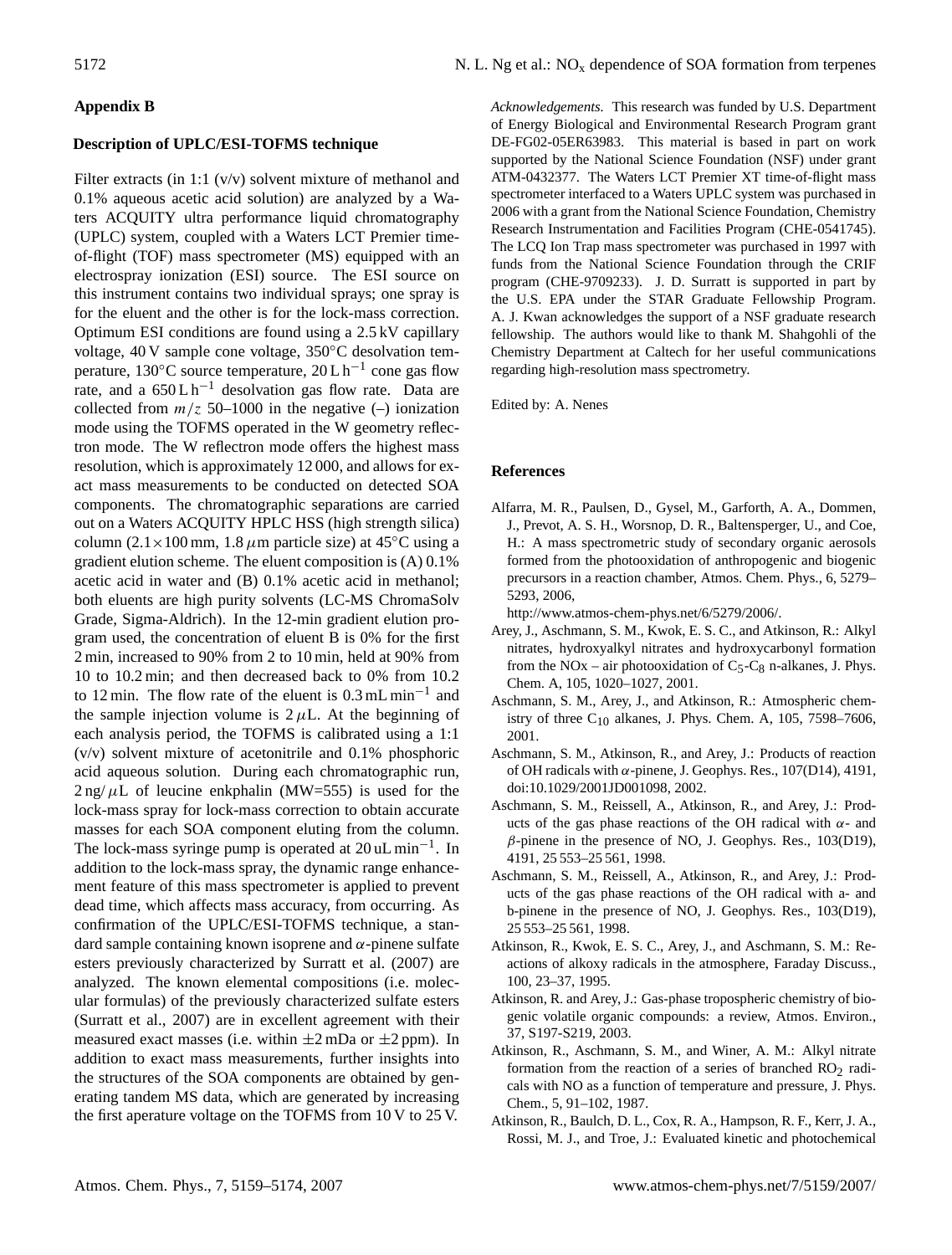data for atmospheric chemistry, organic species, supplement VII, J. Phys. Chem. Ref. Data., 28, 2, 1999.

- Atkinson, R.: Atmospheric reactions of alkoxy and βhydroxyalkoxy radicals, Int. J. Chem. Kinet., 29, 99–111, 1997a.
- Atkinson, R.: Gas phase tropospheric chemistry of organic compounds, J. Phys. Chem. Ref. Data, Monogr., 2, 11–216, 1994.
- Atkinson, R.: Gas phase tropospheric chemistry of volatile organic compounds: 1. Alkanes and Alkenes, J. Phys. Chem. Ref. Data., 215–290, 1997b.
- Baldwin, A. C., Barker, J. R., Golden, D. M., and Hendry, D. G.: Photochemical smog – rate parameter estimates and computer simulations, J. Phys. Chem., 81, 2483–2492, 1977.
- Bahreini, R., Keywood, M. D., Ng, N. L., Varutbangkul, V., Gao, S., Flagan, R. C., and Seinfeld, J. H.: Measurements of secondary organic aerosol (SOA) from oxidation of cycloalkenes, terpenes, and m-xylene using an Aerodyne aerosol mass spectrometer, Environ. Sci. Technol., 39, 5674–5688, 2005.
- Carreras-Sospedra, M., Griffin, R. J., and Dabdub, D.: Calculations of incremental secondary organic aerosol reactivity, Environ. Sci. Technol., 39, 1724–1730, 2005.
- Carter, W. P. L. and Atkinson, R.: Alkyl nitrate formation from the atmospheric photooxidation of alkanes; a revised estimation, J. Phys. Chem., 8, 165–173, 1989.
- Carter, W. P. L. and Atkinson, R.: Atmospheric chemistry of alkanes, J. Atmos. Chem. 3, 377–405, 1985.
- Chan, A. W. H., Kroll, J. H., Ng, N. L., and Seinfeld, J. H.: Kinetic modeling of secondary organic aerosol formation: effect of particle- and gas-phase reactions of semivolatile products, Atmos. Chem. Phys. Discuss., 7, 7051–7085, 2007,
- [http://www.atmos-chem-phys-discuss.net/7/7051/2007/.](http://www.atmos-chem-phys-discuss.net/7/7051/2007/)
- Cocker III, D. R., Flagan, R. C., and Seinfeld, J. H.: State-of-theart chamber facility for studying atmospheric aerosol chemistry, Environ. Sci. Technol., 35, 2594–2601. 2001.
- Crounse, J. D., McKinney, K. A., Kwan, A. J., and Wennberg, P. O.: Measurements of gas-phase hydroperoxides by chemical ionization mass spectrometry, Anal. Chem., 78, 6726–6732, 2006.
- de Gouw, J. A., Middlebrook, A. M., Warneke, C., Goldan, P. D., Kuster, W. C., Roberts, J. M., Fehsenfeld, F. C., Worsnop, D. R., Canagaratna, M. R., Pszenny, A. A. P., Keene, W. C., Marchewka, M., Bertman, S. B., and Bates, T. S.: Budget of organic carbon in a polluted atmosphere: Results from the New England Air Quality Study in 2002, J. Geophys. Res., 110, D16305, doi:10.1029/2004JD005623, 2005.
- Finlayson-Pitts, B. J. and Pitts, J. N.: Chemistry of the upper and lower atmosphere: theory, experiments and applications, Academic Press, San Diego, 220–221, 2000.
- Gao, S., Keywood, M. D., Ng, N. L., Surratt, J. D., Varutbangkul, V., Bahreini, R., Flagan, R. C., and Seinfeld, J. H.: Lowmolecular weight and oligomeric components in secondary organic aerosol from the ozonolysis of cycloalkenes and  $\alpha$ -pinene, J. Phys. Chem. A, 108, 10 147–10 164, 2004.
- Gao, S., Surratt, J. D., Knipping, E. M., Edgerton, E. S., Shahgholi, M., and Seinfeld, J. H.: Characterization of polar organic components in fine aerosols in the southeastern United States: Identity, origin, and evolution, J. Geophys. Res., 111, D14314, doi:10.1029/2005JD006601, 2006.
- Geron, C., Rasmussen, R., Arnts, R. R., and Guenther, A.: A review and synthesis of monoterpene speciation from forests in the United States, Atmos. Environ., 34, 1761–1781, 2000.
- Glasius, M., Duane, M., and Larsen, B. R.: Determination of polar terpene oxidation products in aerosols by liquid chromatography-ion trap mass spectrometry, J. Chrom. A., 833, 121–135, 1999.
- Glasius, M., Lahaniati, M., Calogirou, A., Di Bella, D., Jensen, N. R., Hjorth, J., Kotzias, D., and Larsen, B. R.: Carboxylic acids in secondary aerosols from oxidation of cyclic monoterpenes by ozone, Environ. Sci. Technol., 34, 1001–1010, 2000.
- Griffin, R. J., Cocker, D. R., Flagan, R. C., Seinfeld, J. H., and Dabdub, D.: Estimate of global atmospheric organic aerosol formation from the oxidation of biogenic hydrocarbobs, Geophys. Res. Lett., 26, 17, 2721–2724, 1999a.
- Griffin, R. J., Cocker, D. R., Flagan, R. C., and Seinfeld, J. H.: Organic aerosol formation from the oxidation of biogenic hydrocarbons, J. Geophys. Res., 104(D3), 3555–3567, 1999b.
- Guenther, A., Hewitt, C. N., Erickson, D., Fall, R., Geron, C., Graedel, T., Harley, P., Klinger, L., Lerdau, M., McKay, W. A., Pierce, T., Scholes, B., Steinbrecher, R., Tallamraju, R., Taylor, T., and Zimmerman, P.: A global model of natural volatile organic compound emission, J. Geophys. Res., 100,(D5), 8873– 8892, 1995.
- Hatakeyama, S., Izumi, K., Fukuyama, T., Akimoto, H., and Washida, N.: Reactions of OH with  $\alpha$ -pinene and  $\beta$ -pinene in air: Estimates of global CO production from the atmospheric oxidation of terpenes, J. Geophys. Res., 96(D1), 947–958, 1991.
- Hurley, M. D., Sokolov, O., Wallington, T. J., Takekawa, H., Karasawa, M., Klotz, B., Barnes, I., and Becker, K. H.: Organic aerosol formation during the atmospheric degradation of toluene, Environ. Sci. Technol., 35, 1358–1366, 2001.
- Jayne, J. T., Leard, D. C., Zhang, X., Davidovits, P., Smith, K. A., Kolb, C. E., and Worsnop, D. W.: Development of an Aerosol Mass Spectrometer for size and composition analysis of submicron particles, Aerosol Sci. Tech., 33, 49—70, 2000.
- Johnson, D., Jenkin, M. E., Wirtz, K., and Martín-Reviejo, M.: Simulating the formation of secondary organic aerosol from the photooxidation of aromatic hydrocarbons, Environ. Chem., 2, 35-48, 2005.
- Johnson, D., Jenkin, M. E., Wirtz, K., and Martín-Reviejo, M.: Simulating the formation of secondary organic aerosol from the photooxidation of toluene, Environ. Chem., 1, 150–165, 2004.
- Kanakidou, M., Seinfeld, J. H., Pandis, S. N., Barnes, I., Dentener, F. J., Facchini, M. C., Van Dingenen, R., Everns, B., Nenes, A., Swietlicki, E., Pautaud, J. P., Balkanski, Y., Fuzzi, S., Horth, J., Moortgat, G. K., Winterhalter, R., Myhre, C. E. L., Tsigaridis, K., Vignati, E., Stephanou, E. G., and Wilson, J.: Organic aerosol and global climate modeling: a review, Atmos. Chem. Phys., 5, 1053–1123, 2005,

[http://www.atmos-chem-phys.net/5/1053/2005/.](http://www.atmos-chem-phys.net/5/1053/2005/)

- Keywood, M. D., Varutbangkul, V., Bahreini, R., Flagan, R. C., and Seinfeld, J. H.: Secondary organic aerosol formation from the ozonolysis of cycloalkenes and related compounds, Environ. Sci. Technol., 38, 4157–4164, 2004.
- Klinedinst, D. B. and Currie, L. A.: Direct quantification of PM2.5 fossil and biomass carbon within the northern front range air quality study's domain, Environ. Sci. Technol., 33. 4146—4154, 1999.
- Kroll, J. H., Ng, N. L., Murphy, S. M., Flagan, R. C., and Seinfeld, J. H.: Secondary organic aerosol formation from isoprene photooxidation under high- $NO<sub>x</sub>$  conditions, J. Geophys. Res., 32,